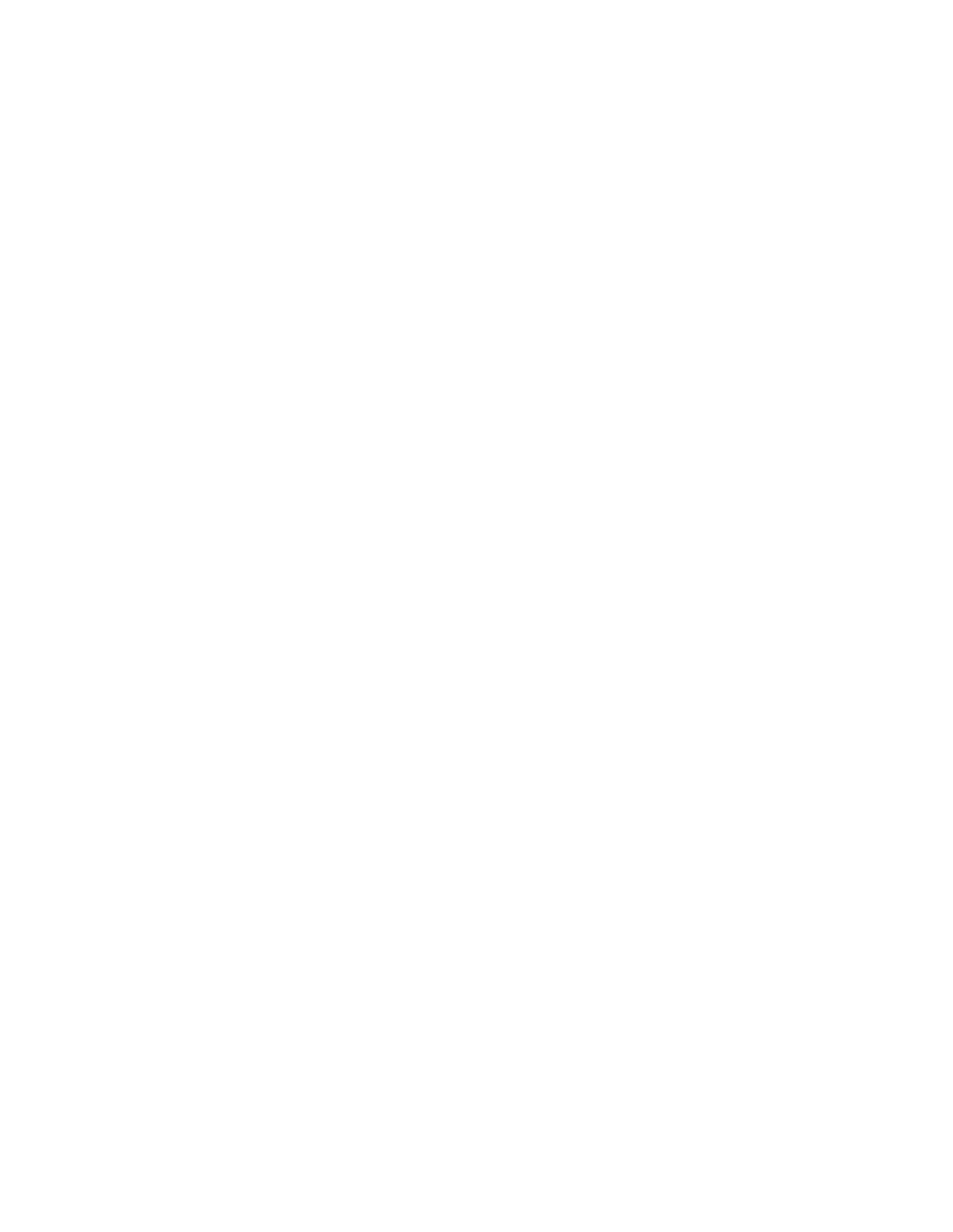## **TABLE OF CONTENTS**

| <b>ARTICLE 1</b>  |                                                |
|-------------------|------------------------------------------------|
| <b>ARTICLE 2</b>  |                                                |
| <b>ARTICLE 3</b>  |                                                |
| <b>ARTICLE 4</b>  |                                                |
| <b>ARTICLE 5</b>  |                                                |
| <b>ARTICLE 6</b>  | TERMINATION AND SUSPENSION OF THE AGREEMENT  8 |
| <b>ARTICLE 7</b>  |                                                |
| <b>ARTICLE 8</b>  | ALTERNATIVE DISPUTE RESOLUTION (ADR)  10       |
| <b>ARTICLE 9</b>  |                                                |
| <b>ARTICLE 11</b> |                                                |
| <b>ARTICLE 12</b> |                                                |
| <b>ARTICLE 13</b> |                                                |
| <b>ARTICLE 14</b> |                                                |
| <b>ARTICLE 15</b> |                                                |
| <b>ARTICLE 16</b> |                                                |
| <b>ARTICLE 17</b> |                                                |
|                   |                                                |

**APPENDIX A COMPENSATION RATES & SCHEDULES**

**APPENDIX B CONSULTANTS**

**APPENDIX C STANDARD CERTIFICATIONS**

**APPENDIX D STANDARD DISCLOSURES**

**PROJECT SCOPE STATEMENT**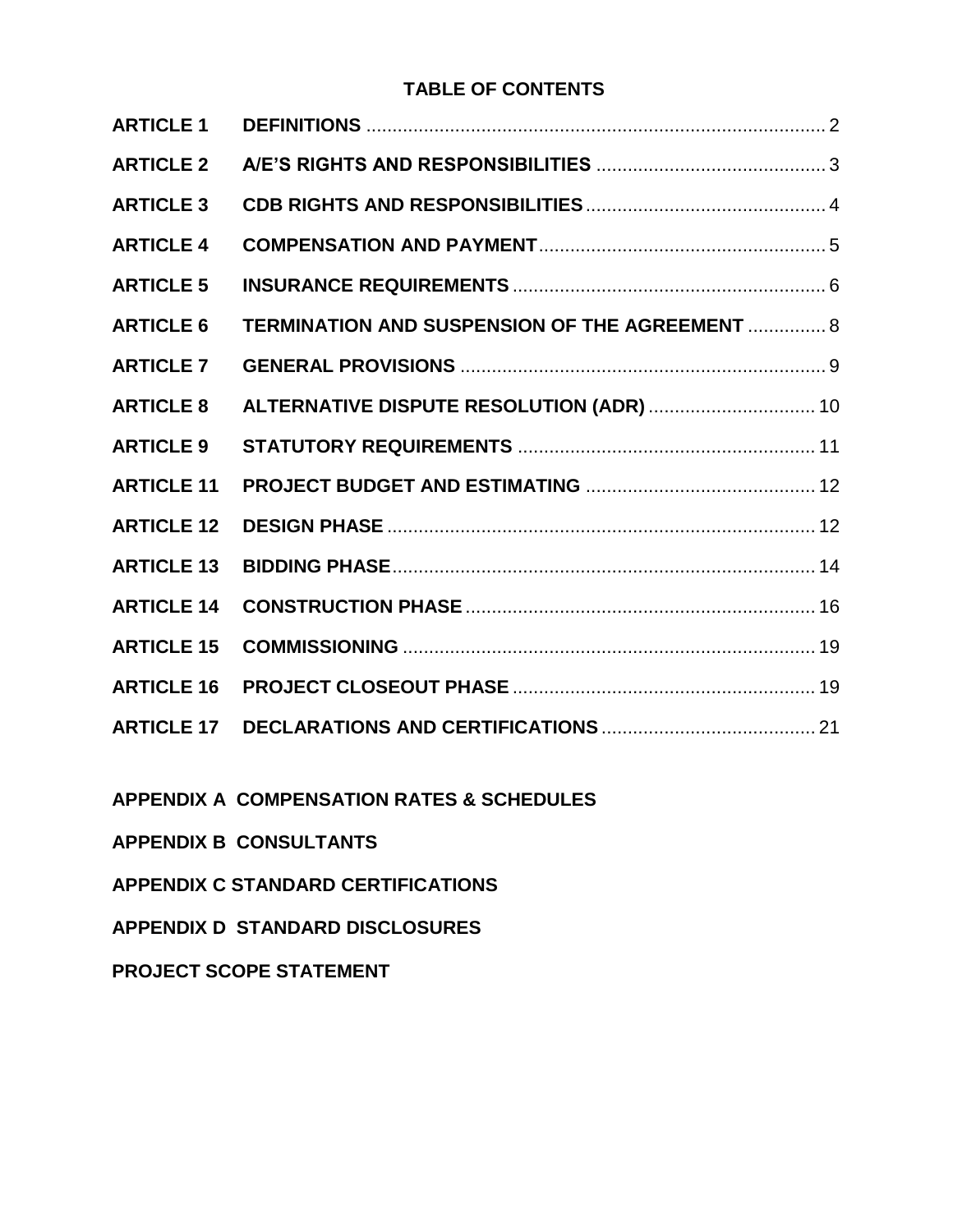## **STANDARD CONDITIONS**

The Parties to this contract are the State of Illinois acting through the undersigned Agency (collectively the State) and the Vendor. This contract, consisting of the signature page and numbered sections listed below and any attachments referenced in this contract, constitute the entire contract between the Parties concerning the subject matter of the contract, and in signing the contract, the Contractor affirms that the Certifications and Financial Disclosures and Conflicts of Interest attached hereto are true and accurate as of the date of the Contractor's execution of the contract. This contract supersedes all prior proposals, contracts and understandings between the Parties concerning the subject matter of the contract. This contract can be signed in multiple counterparts and signature may be electronic or digital upon agreement of the Parties.

Contract uses Illinois Procurement Gateway Certifications and Disclosures?

Yes (IPG Certifications and Disclosures including FORMS B)

 $\Box$  No

In consideration of the mutual covenants and agreements contained in this contract, and for other good and valuable consideration, the receipt and sufficiency of which are hereby acknowledged, the Parties agree to the terms and conditions set forth herein and have caused this contract to be executed by their duly authorized representatives on the dates shown on the following CONTRACT SIGNATURES page.

## <span id="page-3-0"></span>**ARTICLE 1 DEFINITIONS**

- 1.1 **Addendum.** A supplement to the bidding documents, issued prior to the bid opening, for the purpose of clarifying, correcting or otherwise changing the bidding documents previously issued.
- 1.2 **Agreement.** The agreement is composed of these documents:
	- A. Professional Services Agreement and Appendices
	- B. Standard Documents for Construction
	- C. Design and Construction Manual
	- D. Program Statement and/or Scope of Work Attachment
	- E. Any Approved Modifications to the Agreement
- 1.3 **Architect.** Architect means a person who is licensed as an architect by the Department of Financial and Professional Regulation, State of Illinois.
- 1.4 **Architect Engineer (A/E).** The Architect/Engineer (A/E) is the firm, and its consultants, that prepare the bidding documents and have certain construction phase duties under contract to CDB. For certain projects, CDB may use staff to prepare the bidding documents and will act as the A/E.
- 1.5 **Assigned Contractor.** An assigned contractor is a contractor who has been assigned to the coordinating contractor for the limited purposes of scheduling and coordination of the work. This assignment is limited and CDB retains certain rights of the contract.
- 1.6 **Change Order.** A change order is a written change in a contract term, other than as specifically provided for in the contract, which authorizes an addition, deletion or revision in the work or necessitates any increase or decrease in the cost of the contract or the time to completion.
- 1.7 **Modification.** A modification is a written change order to a professional services agreement.
- 1.8 **Contractor.** The contractor is any individual, firm, partnership, corporation, joint venture or other entity who has entered into a prime construction contract with CDB.
- 1.9 **Coordinating Contractor.** The designated contractor for the project to whom CDB may assign limited administration of the other contracts.
- 1.10 **Direct Wage Expense (DWE).** Actual hourly wages paid employees, exclusive of statutory and fringe benefits, personal and/or performance/profit bonuses.
- 1.11 **Engineer.** Engineer means a person who is licensed as a professional engineer or a structural engineer by the Department of Financial and Professional Regulation, State of Illinois.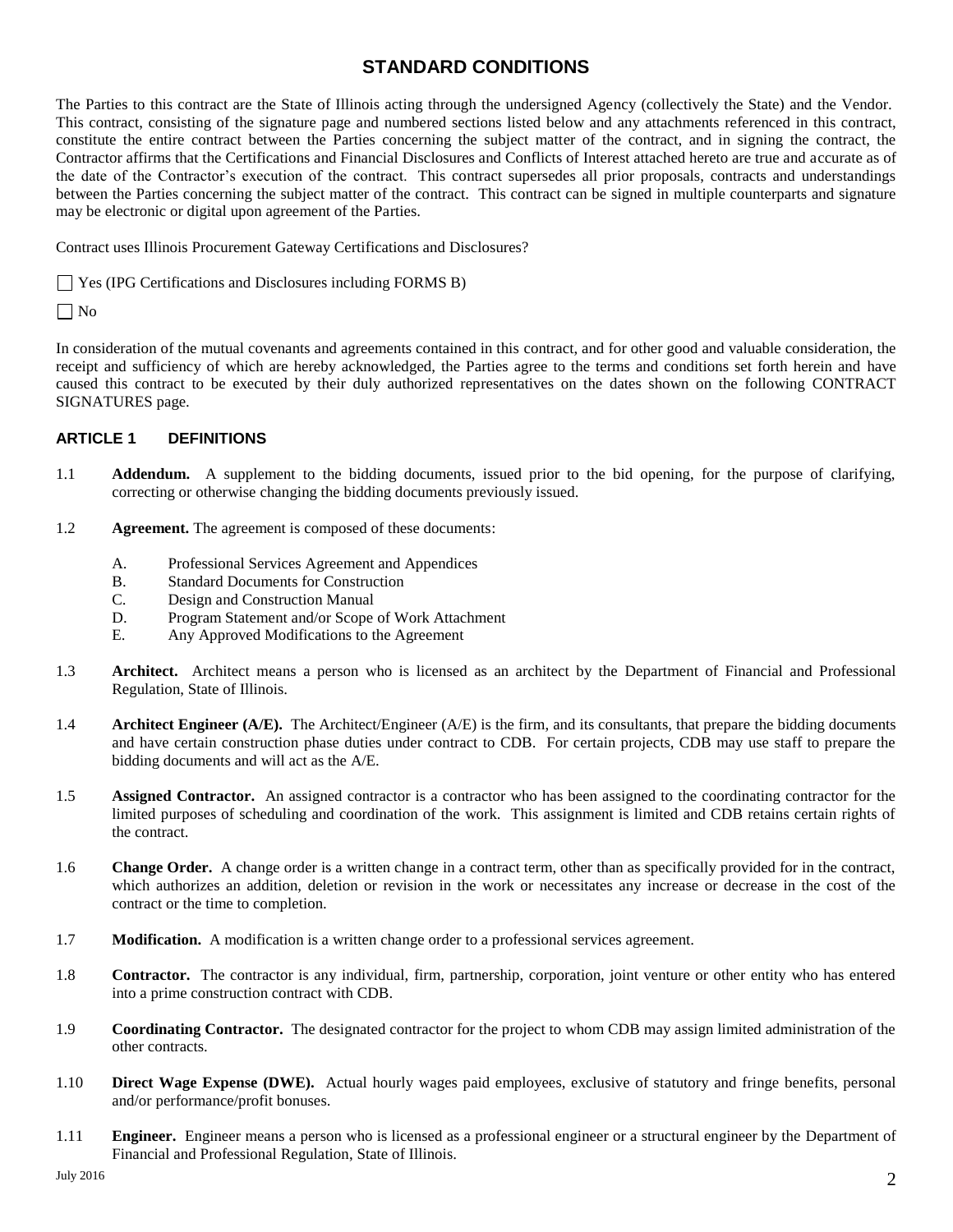- 1.12 **Subcontractor and Suppliers.** A subcontractor is any individual, firm, partnership, corporation, joint venture, or other entity, other than the contractor, who furnishes any goods or services of any kind under a subcontract entered into with a construction contract with CDB's prime contractors. This legal definition shall govern in general, but various contract Articles herein shall distinguish between a subcontractor and a supplier. In those cases, a subcontractor is a business entity that has responsibility for a portion of the work that includes onsite installation labor. Suppliers are business entities that furnish only goods produced off site which will be incorporated into the work by others. The clause on change orders and others makes such a distinction.
- 1.13 **Consultant.** A consultant is any individual, firm, partnership, corporation or other entity that enters into an agreement with the A/E firm contracting with CDB for purposes of fulfilling, or assisting the A/E in fulfilling the services required by this agreement between the A/E and CDB.
- 1.14 **User or Using Agency.** State agency or governmental entity benefiting from the project improvement that will occupy and/or operate the facility, equipment, etc.
- 1.15 **Moveable Equipment.** Equipment that is not fixed to the building structure and/or is not permanently wired or plumbed in. Moveable equipment is not designed by the A/E nor installed by the Contractor(s). A budget amount for moveable equipment may be included in the total project funding, but that amount will not be included in the Construction Budget and shall not be used in the calculation of the Basic Services Fee.
- 1.16 **Work.** The work comprises the complete construction required by the contract documents and includes all labor necessary to produce such construction, and all materials and equipment incorporated or to be incorporated in such construction.
- 1.17 **Substantial Completion.** A condition which occurs when CDB accepts the certification of the A/E that construction is sufficiently complete in accord with the contract documents such that the project, or a designated portion thereof, may be occupied or utilized by the using agency for its intended purpose.
- 1.18 **Final Acceptance**. A condition which occurs when CDB accepts the certification of the A/E that the contractor has complied with all requirements of its contract, and that the contractor is authorized to receive final payment in full, including all retainage.

## <span id="page-4-0"></span>**ARTICLE 2 A/E'S RIGHTS AND RESPONSIBILITIES**

- 2.1 **A/E's Principal in Charge.** The A/E shall designate a principal in charge for the agreement. CDB shall address all questions and concerns about this agreement and the A/E's performance of its duties of the agreement to the A/E's principal in charge.
- 2.2 **Federal and State Laws.** All applicable Federal and State laws and the rules and regulations of all authorities having jurisdiction over the design of the project shall apply to the agreement throughout, and they will be deemed to be included in the contract the same as though written therein in full.
- 2.3 **Project Codes, Standards and Regulations.** The A/E shall prepare the bidding documents in accordance with the CDB Design and Construction Manual.
- 2.4 **Building Codes.** The A/E shall design the project in substantial compliance with building codes formally adopted by the unit of local government in which the project is located. The design shall be prepared in accordance with all applicable codes and standards in effect at the time bidding documents are issued. All requests for deviation shall be documented by the A/E in writing and subject to approval by CDB.
- 2.5 **Legal Responsibility.** Not withstanding any other provision herein, the A/E shall perform all of its services in conformity with the standards of reasonable care and skill of the profession. The A/E shall be responsible for the performance of persons retained by the A/E and states that its consultants, subcontractors, agents, employees and officers shall possess the experience, knowledge and character to properly perform their duties.
- 2.6 **Standard of Project Quality.** The A/E shall exercise professional expertise and judgment in establishing a standard of quality appropriate for each project and its budget. The standard shall be communicated to CDB and the using agency early in the design process for review.
- 2.7 **A/E's Consultants.** The A/E shall employ, and be contractually responsible for, all consultants necessary for the performance of the services herein described and be required to complete the project scope. Professional consultants shall be pre-qualified in their respective professions with CDB. The A/E shall complete and submit Appendix B to the agreement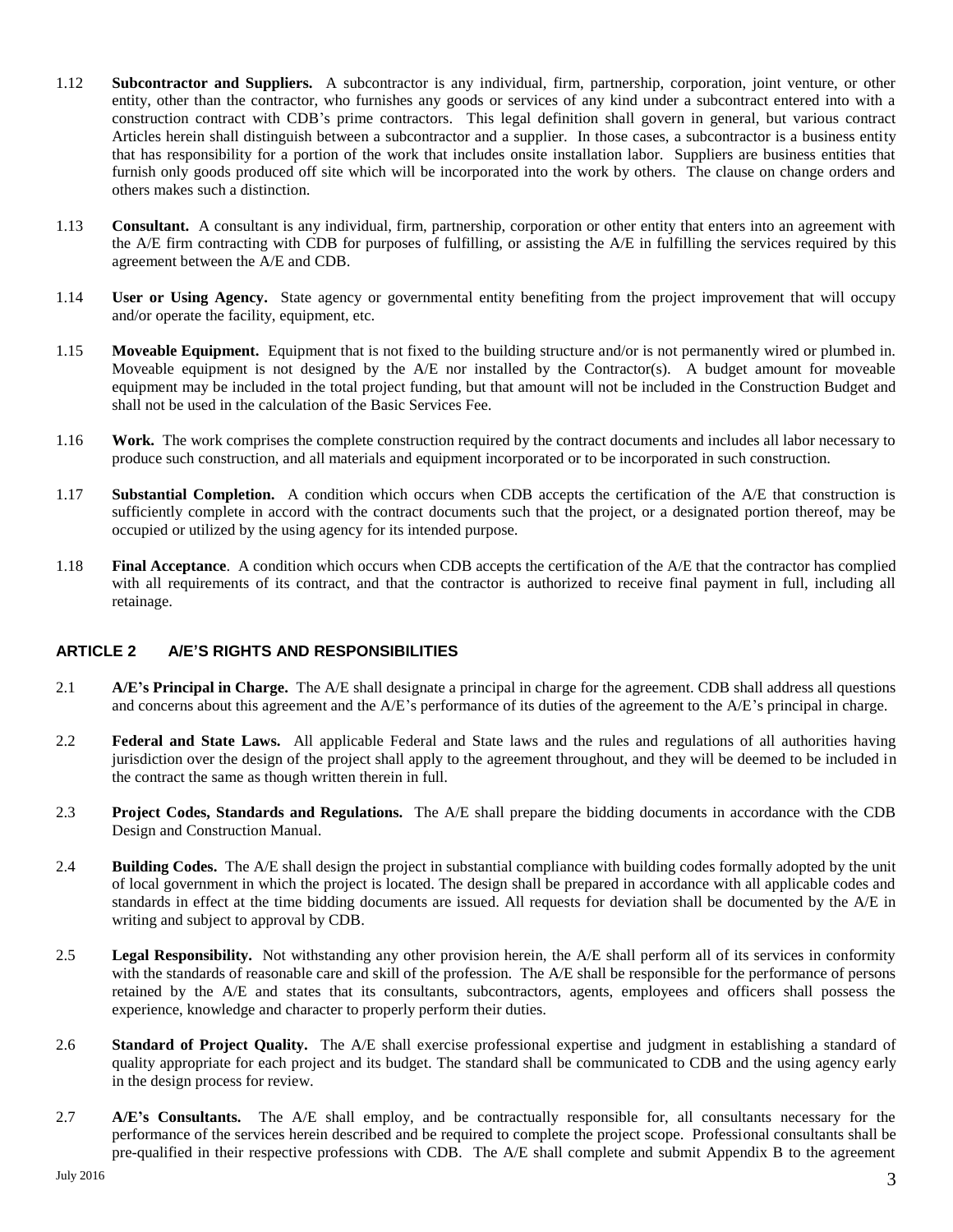listing all consultants to be used on the project. A/E shall include in Appendix B, all consultants as listed on CDB Form 255. Exceptions to this requirement may be requested by the A/E in writing and addressed to the CDB Administrator of Contract Administration for consideration.

- 2.8 **Construction Supervision.** The A/E shall not be responsible for construction means, methods, techniques, sequences, procedures, supervision or for safety precautions and programs in conjunction with the project or work thereon.
- 2.9 **Contractor Performance Evaluation.** The A/E will, at the completion of construction and as requested by the CDB Project Manager (PM), prepare an evaluation of each contractor's performance.
- 2.10 **Defaulting Contractor.** The A/E, in the event of default by any contractor, agrees to work in concert with CDB and the surety for the defaulted contractor to ensure completion of the contract. The A/E may be entitled to additional compensation for services provided in assisting CDB in completion of the defaulted contract.
- 2.11 **Redesign.** Should the lowest responsible competitive bid obtained on any contract be in excess of the final detailed statement of probable construction costs, to the extent that CDB elects not to award the project, CDB may request the A/E, in consultation with CDB, redesign and re-bid the project within the statement of probable construction costs at no additional compensation including miscellaneous expenses such as bid document printing and postage. However, should CDB elect not to redesign, the A/E shall not lose its right to compensation in accordance with Article 6.
- 2.12 **Addenda and Change Orders**. Upon notice or discovery, and as directed by the CDB PM**,** the A/E shall perform the required professional services to issue an addenda to the bidding documents, or change orders to the contract documents, to correct or clarify errors, omissions, or ambiguities**.** This service shall be performed without additional compensation.
- 2.13 **Project Schedule.** The project schedule is included in the agreement as shown on Appendix A. The A/E will be required to maintain the schedule without delay. Changes to the schedule will be by written modification duly executed by both parties.

## **ARTICLE 3 CDB RIGHTS AND RESPONSIBILITIES**

## 3.1 **Project Manager.**

- <span id="page-5-0"></span>A. CDB will designate a PM for the project who shall be CDB's primary representative in the administration of this agreement. The A/E will report to the PM.
- B. The CDB PM shall be the liaison between the A/E and the using agency. All correspondence between the A/E and the using agency shall be communicated to the PM.
- 3.2 **CDB Review.** CDB shall have the right to review and accept the A/E's submittal of the respective phases of design services for conformance with the provisions of this agreement and to require a written response to all questions raised regarding such services. CDB's review and any acceptance of the A/E's submittal does not relieve the A/E of its responsibilities.
- 3.3 **Interpretation of Agreement.** CDB shall have the authority to determine questions of fact that arise in relation to the interpretation of this agreement and the A/E's performance hereunder. However, such determinations, except terminations of the contract, are subject to alternative dispute resolution (ADR) as described herein. Unless the parties agree otherwise, such determinations and/or mediation procedures shall not be cause for delay of the performance of this agreement. The A/E shall proceed diligently with the performance of this agreement and in accordance with CDB's decision whether or not the A/E or anyone else has an active claim pending. Continuation of the performance of this agreement shall not be construed as a waiver of any rights accruing to the A/E.
- 3.4 **Error/Omission Change Order Policy.** CDB reserves the right to recover from the A/E all or a portion of the costs associated with change orders issued to correct errors or work omitted in the construction documents prepared by the A/E. Consequential damages, including any delay of work or damages incurred by other parties due to errors and omissions may be included in the recovery.
- 3.5 **Ownership, Dissemination and Publication of Documents.** The drawings, specifications, reports, renderings, models, electronic media and all such other documents to be prepared and furnished by the A/E pursuant to this agreement, including the copyrights, shall be the property of CDB. All documents listed above may be issued for informational purposes without additional compensation to the  $A/E$ . The  $A/E$  is prohibited from using any materials noted herein for any purpose that may misrepresent the services they provided.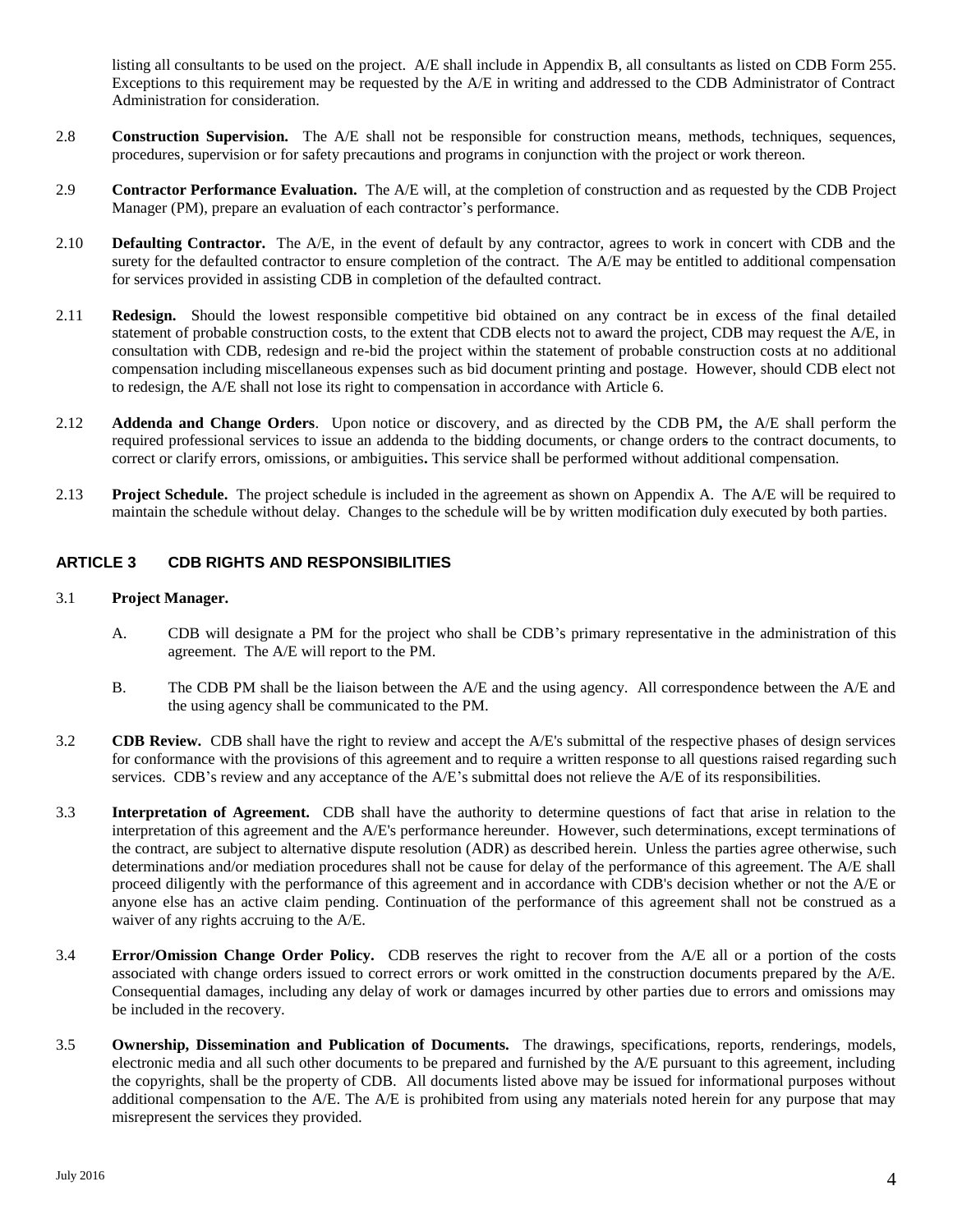3.6 **A/E Performance Evaluations.** CDB will evaluate the performance of the A/E at the completion of the design and construction phases or as deemed appropriate. CDB may also request the using agency or contractors to evaluate the A/E. The A/E has the right to review and respond to its performance evaluations.

## <span id="page-6-0"></span>**ARTICLE 4 COMPENSATION AND PAYMENT**

- 4.1 **Appendix A.** An attachment to the agreement that delineates the compensation to the A/E for the various services agreed upon and establishes the project schedule. Each compensation amount or reimbursable budgets established will be exclusive for that service only and shall not be used for other services without written modification duly executed by both parties per Article 4.3.
- 4.2 **Basic Services Fee.** As compensation for design, bidding, construction and close-out phase services under the agreement, the A/E shall receive the basic services fee as set forth in Appendix A.
	- A. **Design Phase Compensation.** Progress payments shall be paid to the A/E upon successful completion of each level**.** Progress payments proportional to the percentage of completion of services may be made monthly. To be eligible for monthly progress payments, A/E shall submit evidence of services completed that is acceptable to the CDB PM.
	- B. **Bidding Phase Compensation.** This compensation is payable upon completion of the analysis of bids received and submittal of acceptable electronic and paper bidding documents to CDB. Compensation for services performed in this phase is payable to the A/E regardless of CDB's ability to award the project based on bids received as compared to available funds.
	- C. **Construction Phase Compensation.** Progress payments will be paid to the A/E in installments proportional to the percentage of construction completed.
	- D. **Project Closeout Phase Compensation.** This compensation is payable in one lump sum payment upon completion of all contracted services as set forth in Article 16, (Project Closeout Phase), except the requirements set forth in Article 16.7, (Nine Month Inspection), are not required to be completed as a pre-requisite for full payment. In circumstances of protracted duration of the closeout phase through no fault of the A/E, the A/E may petition the CDB PM for partial compensation for services completed.
	- E. The expense of administering subcontracts shall be considered a basic service.

## 4.3 **Changes in Contract Scope or Compensation**

- A. Changes to the contract may only be made by written modification duly executed by both parties.
- B. A/E will not perform any work outside the written scope of work or any work reflecting a scope change (as described in Article 4.4) until a written modification pertaining to same has been executed.
- C. Reimbursables (including on-site observation) may only be expended per the line-item description and amount listed on Appendix A. No reimbursable work may be authorized or paid for in excess of the individual line item amount or for work other than the individual line item description.
- D. Upon receipt of the A/E's final payment application and in accordance with Article 16.8.C, CDB shall be permitted to make final adjustments to the budgetary values indicated on lines B., E. and F. on Appendix A to reflect actual expenditures without written modification duly executed by the contracting parties.
- 4.4 **Changes in Scope and Funding.** Should CDB elect to change the project scope to the extent that services to be performed by the A/E are substantially altered, then CDB and the A/E will negotiate an equitable adjustment in the A/E's compensation per Article 4.3.
	- A. Changes to design requested or approved by CDB in the preparation of the bidding documents may be compensable as additional services if the requested change adds services or requires revisions to previously accepted documents.
	- B. Supplemental funding of a project shall not be cause for additional compensation without substantial modification to the scope of work or scope of A/E services.
- 4.5 **Construction Administration Fee.** The Construction Administration Fee (CAF) is three percent (3.0%) of the basic services fee plus all additional services fees rounded up to the next hundred dollars as shown on Appendix A. The full amount of this Fee shall be invoiced by the A/E on the initial progress payment request. Prior to the approval of the second progress payment request and no later than 20 calendar days after receipt of the warrant for the initial payment request, the A/E shall direct to the Office of Fiscal Management of CDB, a check or money order made payable to CDB in the amount of the CAF. Additional CAF imposed as a result of an increase of basic services and/or additional services fees shall be invoiced in the first subsequent pay request and paid to CDB as stated above.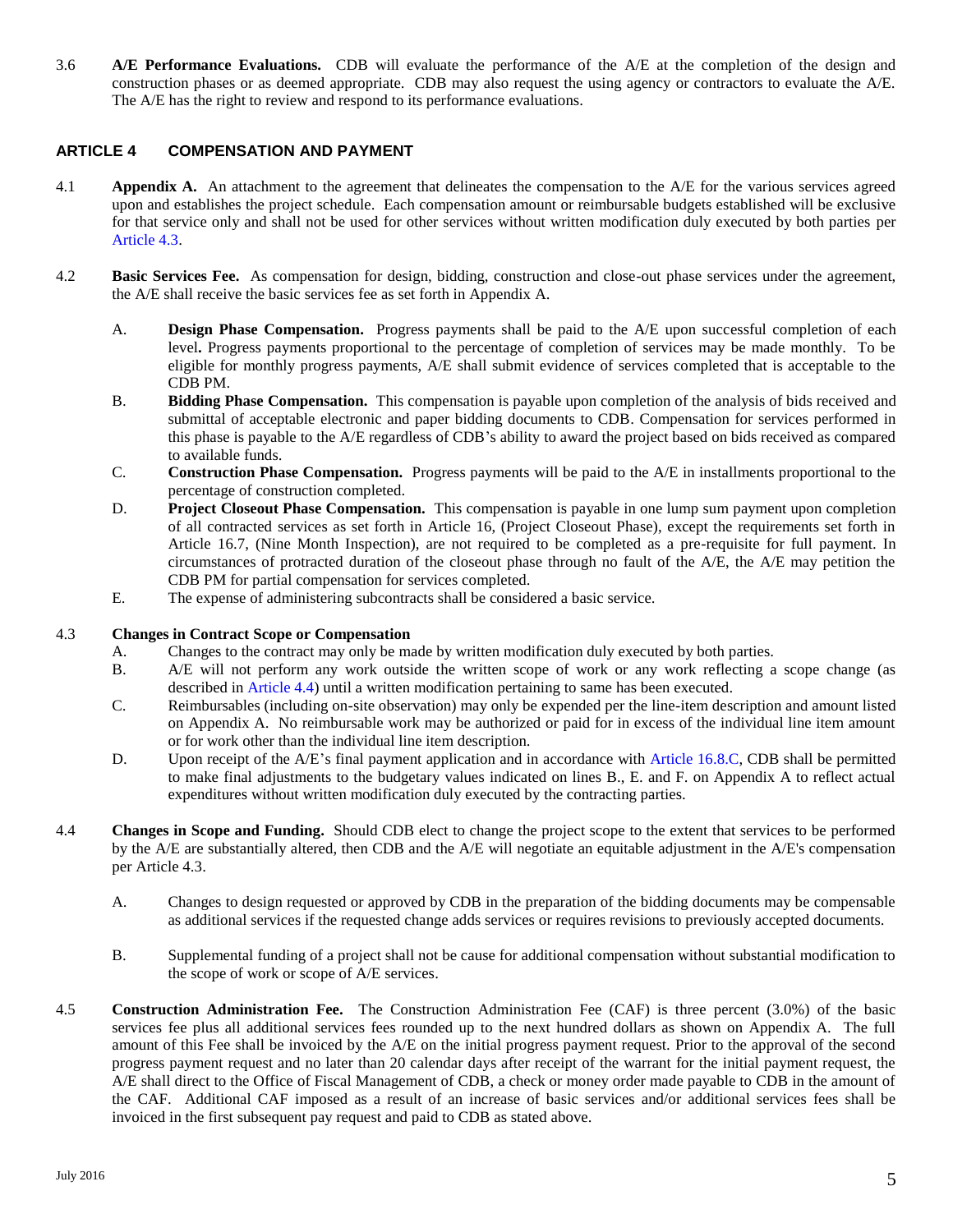- 4.6 **Additional Services.** The A/E shall provide additional services germane to the agreement when authorized by CDB in writing*.* Compensation, as agreed to and set forth in such authorization*,* will be based on a negotiated lump sum fee. Payment for additional services shall be made upon completion of the services or as otherwise agreed upon in writing with CDB.
	- A. At CDB's option, compensation may be based on a negotiated not-to exceed fee payable at DWE times the overhead and profit multiplier rate shown on Appendix A. Evidence of DWE and time expended shall be furnished to receive payment.
	- B. Change orders which alter the project scope shall, with prior approval of the PM, be prepared and processed as additional services.
- 4.7 **On-Site Representative Compensation.** Appendix A indicates the allowance for on-site compensation. A/E must provide site visit reports to receive compensation as set-forth herein. Should the A/E anticipate a need for additional on-site compensation, a written request for said expenses shall be submitted to CDB for review in a timely fashion. No additional on-site observation beyond that authorized in the contract shall be done until a modification has been executed per Article 4.3.
	- A. The A/E shall be reimbursed the actual direct wage expense (DWE) of the approved on-site representative times the overhead and profit multiplier indicated in Appendix A. Proof of the on-site representative's DWE shall be submitted with the applicable pay requests.
	- B. Full-time, on-site representatives (5 days/week) shall not be reimbursed for travel time. Part-time on-site representatives may bill up to a maximum of three hours per day of actual travel time to and from the project site at their DWE rate times the overhead and profit multiplier indicated in Appendix A.
- 4.8 **Reimbursable Expenses.** The A/E shall be reimbursed for actual costs of each reimbursable service as set forth in Appendix A. Unless approved in writing by CDB, no mark-up will be allowed. The A/E shall provide evidence of an authorized expense when requesting any reimbursement. Should the A/E require additional reimbursable expenses or wish to change the allocation of funds assigned to the individual reimbursable line items in Appendix A, a written request for said change shall be submitted to CDB for review in a timely fashion. No reimbursable work shall be authorized or expenditure made until a modification has been processed per Article 4.3.

## 4.9 **Withholding of Payments.**

- A. CDB may withhold payments, in whole or in part, for a material breach of the agreement, including but not limited to, the A/E's failure to perform services or meet the schedule, design errors or omissions, failure to pay consultants and failure to adhere to terms of this agreement.
- B. Pursuant to 15 ILCS 405/10.05, CDB reserves the right to withhold payments as a set off when the A/E is liable to CDB in connection with any agreement, past or present, that the A/E has performed for CDB. When payments are withheld, CDB will notify the A/E in writing.
- 4.10 **Pay Request.** A/E requests for compensation shall be in accordance with Appendix A of the agreement and as described in this section.
- 4.11 **Performance of Services.** Payments of the Basic Services fee are based, in part, on the assumption that the entire contracted scope of services will be performed. If the entire contracted scope of services is not performed by the A/E, then CDB reserves the right to recoup monies in order to achieve a fair and reasonable compensation.

## <span id="page-7-0"></span>**ARTICLE 5 INSURANCE REQUIREMENTS**

- 5.1 **General.** The A/E shall purchase and maintain insurance coverage as set forth herein for the life of the agreement. CDB shall exercise sole discretion to determine the acceptability of the A/E's insurance carriers as of the time of contract execution. Subsequent to execution, if the A/E chooses to change carriers, CDB approval is required. Subsequent to execution, if CDB requires the A/E to change carriers due to an erroneous acceptability determination, the additional cost of the change shall be borne by CDB.
- 5.2 **A/E's Duty to Maintain Insurance.** The A/E shall have the duty to confirm that the terms of all insurance comply with the agreement. No action or failure to act on the part of CDB shall constitute a waiver of any requirement.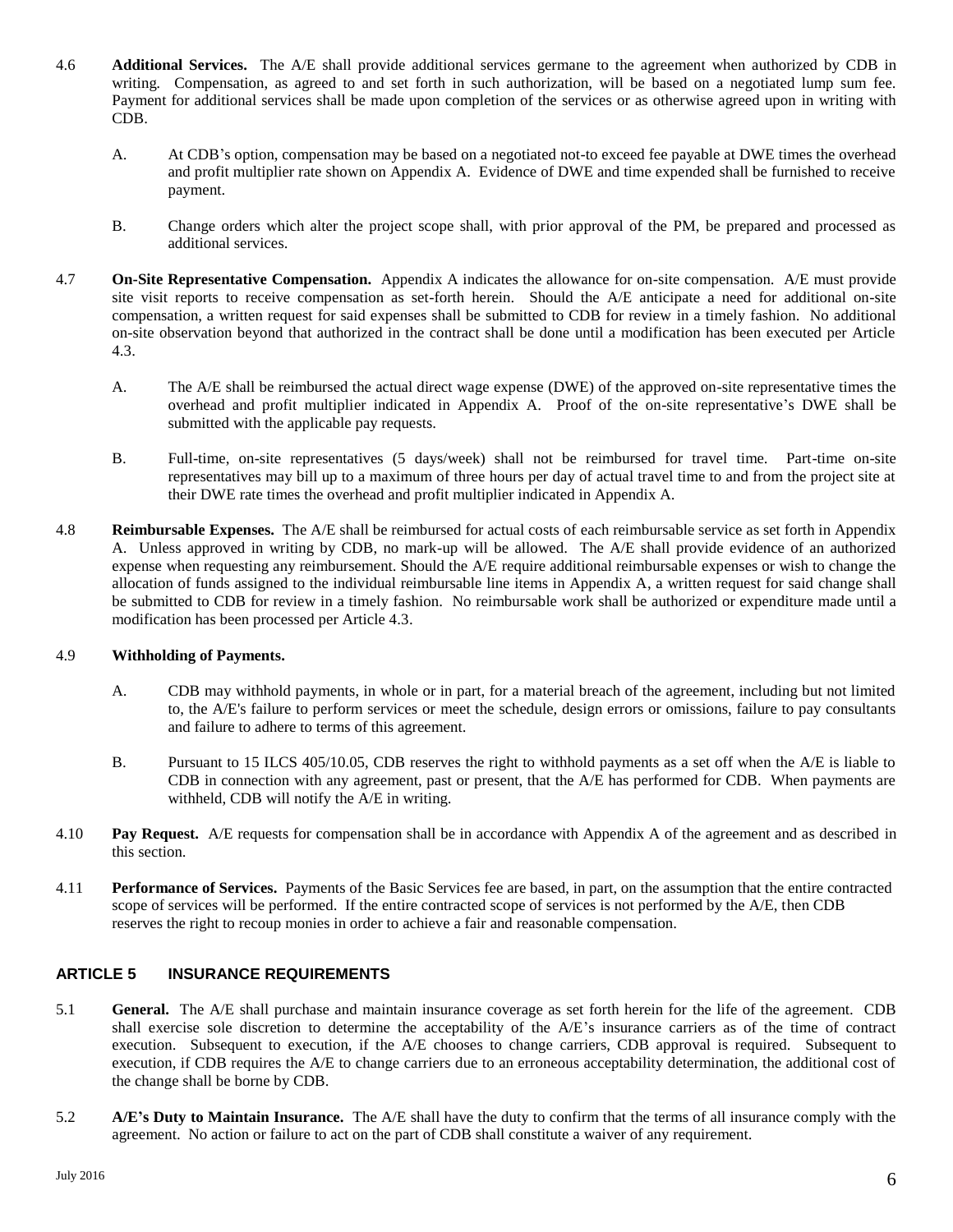5.3 **Failure to Maintain.** If CDB determines at any time that the insurance does not meet the requirements, this shall constitute a material breach of the agreement and CDB shall provide prompt notice to the A/E and, in its sole discretion, may take measures to protect itself and the public from the effect of the A/E's breach.

### 5.4 **Evidence of Insurance**.

- A. The A/E shall file with CDB evidence of complete coverage of all insurance required with the original signature of the insurance company's authorized agent. Fax copies will be accepted:
	- 1. A binder or certificate of insurance, or
	- 2. The complete insurance policy.
- B. The agreement will not be executed until acceptable evidence of coverage is on file with CDB. The A/E shall, at its own expense and delay, cease operations if the insurance required is terminated or reduced below the required amounts of coverage. CDB may stop payment to the A/E if the insurance required is terminated or reduced below the required amounts of coverage. In no event shall any failure of CDB to receive policies or certificates or to demand receipt be construed as a waiver of the A/E's obligation to obtain and keep in force the required insurance and to provide the required evidence of insurance.
- C. The Certificates of Insurance shall include CDB and the Using Agency as additional named insureds for occurrences arising, in whole or part, out of the work and operations performed. This does not apply to Workers Compensation and Professional Liability policies.

#### 5.5 **General Liability Insurance Requirements.**

#### A. **Comprehensive Automobile Liability.**

- 1. Required minimum insurance coverages. The policy shall cover owned, non-owned and hired vehicles.
	- a. \$ 500,000 Bodily Injury Per Person
	- b. \$1,000,000 Bodily Injury Per Occurrence
	- c. \$ 500,000 Property Damage Per Occurrence
	- d. \$1,000,000 Combined Single Limit Coverage for bodily injury and property damage per occurrence in the same aggregate limit will be accepted in lieu of the separate limits specified.
- B. **Commercial General Liability.** Include coverage for premises and operations, broad form property damage, products completed operations, independent contractor's personal injury liability, and contractual obligations. Coverage shall not be excluded because of the A/E's negligence.
	- 1. The general aggregate limit shall be endorsed on a per project basis.
		- a. \$1,000,000 Bodily Injury Per Person
		- b. \$1,000,000 Bodily Injury Aggregate Limit
		- c. \$ 500,000 Property Damage per Occurrence
		- d. \$1,000,000 Property Damage Aggregate Limit
		- e. \$1,000,000 Combined Single Limit Coverage for bodily injury and property damage per occurrence and, in the same aggregate limit, will be accepted in lieu of the separate limits specified above.
- C. **Umbrella or Excess of Loss Coverage.** If the limits specified in Article 5.5.A and 5.5.B are not met, an Umbrella or Excess Liability policy of not less than \$1,000,000 for any one occurrence and subject to the same aggregate over the Comprehensive Automobile Liability and Commercial/Comprehensive General Liability coverages is acceptable.

#### 5.6 **Worker's Compensation Requirements.**

A. **Statutory Requirement.** Worker's compensation shall be provided in accordance with the provisions of the Illinois Worker's Compensation Act, as amended. Notwithstanding the rating and financial size categories stated in this article, coverage may be provided by a group self-insurer authorized in Section 4(a) of the Act and approved pursuant to the rules of the Illinois Department of Financial and Professional Regulation, Division of Insurance.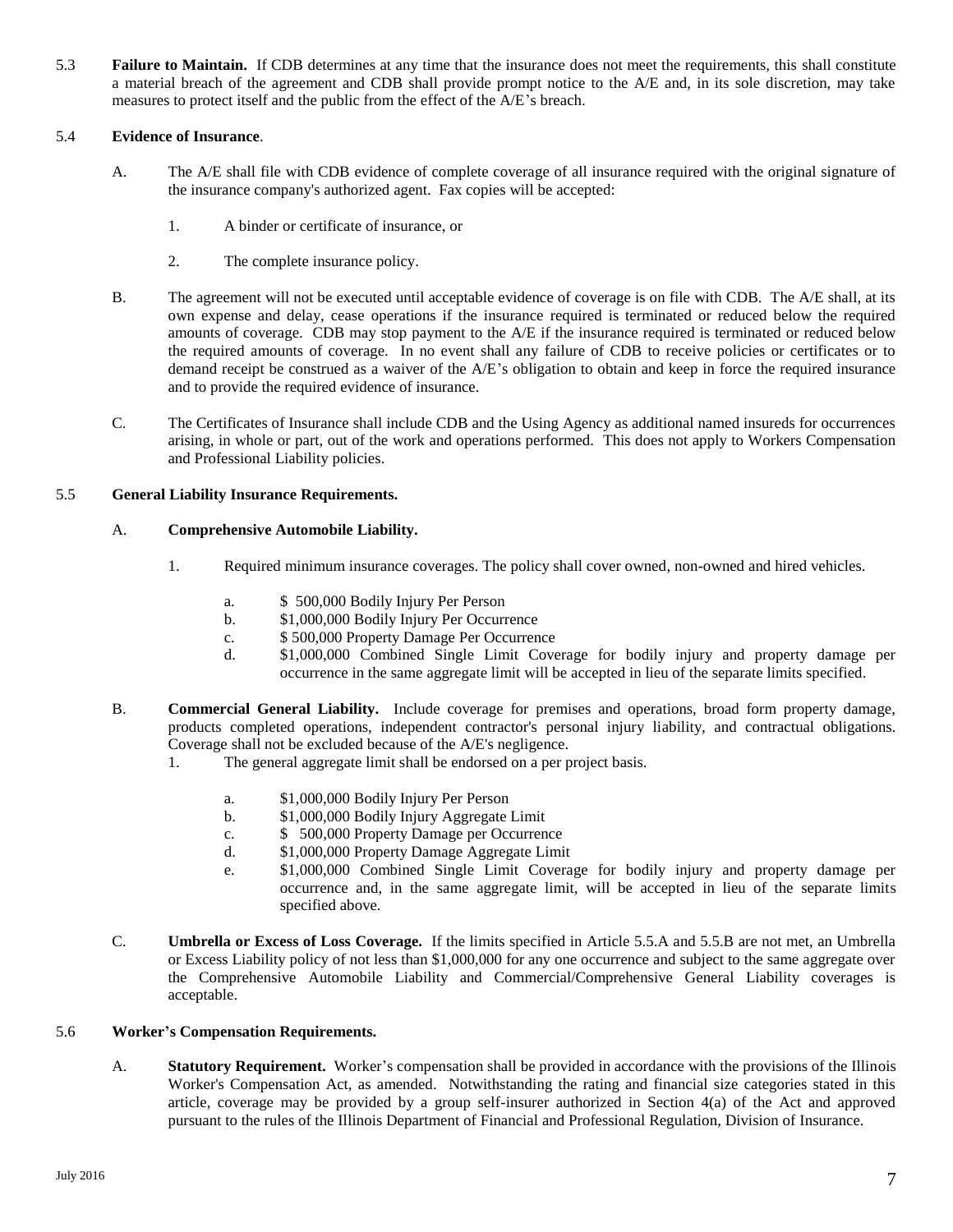- B. The A/E may use a Self-Insured Plan for Worker's Compensation Insurance if the plan is approved by the State of Illinois. For approval, the A/E shall obtain a certificate from the Illinois Industrial Commission, Office of Self-Insurance Administration, Springfield office.
- C. Employers Liability

<span id="page-9-0"></span>

|    | Each accident         | \$500,000 |
|----|-----------------------|-----------|
| 2. | Disease-policy limit  | \$500,000 |
| 3. | Disease-each employee | \$500,000 |

- D. The worker's compensation insurance carrier, or self insurance service agency where applicable, shall certify that, to the best of its knowledge, the A/E has properly reported wage and workforce data and made premium payments in compliance with Illinois' rates and worker classifications.
- 5.7 **Professional Liability Insurance Requirements.** Professional liability insurance shall cover the A/E against claims the A/E may become obligated to pay arising out of the performance of the A/E under the agreement and caused by any error or omission of the A/E or of any person employed by the A/E, or any others for whom the A/E is liable. The limit amount of the insurance shall be on a per claim basis.
	- A. The required coverage is stated in the agreement.
	- B. If project funding increases, the required coverage amount may be increased by modification.

## **ARTICLE 6 TERMINATION AND SUSPENSION OF THE AGREEMENT**

- 6.1 **Suspension.** CDB may suspend this agreement upon written notice**.** With any suspension of at least 12 months**,** the agreement will be subject to renegotiation. The A/E shall be paid for services performed prior to the suspension plus any reimbursable expenses then due.
- 6.2 **Termination for Convenience of the State.** CDB may terminate this agreement on fifteen (15) calendar days written notice to the A/E for the best interest of the State of Illinois. The A/E shall deliver to CDB all drawings, specifications, reports, models, electronic media and all such other documents to be prepared and furnished by the A/E in the performance of services under this agreement, whether complete or in progress. The A/E shall be compensated for services performed prior to the termination date plus any reimbursable expenses then due and other reasonable and unavoidable non-labor costs. Notwithstanding this, payments for work performed made previous to the termination are based on the assumption that the entire contracted scope of services will be performed. CDB reserves the right to recoup any or all previous payments, and the right to deduct from the payments then or thereafter due the A/E, in order to establish a fair and reasonable amount of final compensation.
- 6.3 **Availability of Appropriation; Sufficiency of Funds.** This agreement is contingent upon and subject to the availability of sufficient funds. CDB may terminate or suspend this agreement, in whole or in part, without penalty or further payment being required, if (i) sufficient funds for this agreement have not been appropriated or otherwise made available to CDB by the State or the Federal funding source, (ii) the Governor or CDB reserves funds, or (iii) the Governor or CDB determines that funds will not or may not be available for payment. CDB shall provide notice, in writing, to the A/E of any such funding failure and its election to terminate or suspend the contract as soon as practicable. Any suspension or termination pursuant to this Section will be effective upon the date of the written notice, unless otherwise indicated.
- 6.4 **Termination for Cause.** If the A/E fails to perform any of its obligations under this agreement, CDB may, after seven (7) calendar days written notice during which period the A/E fails to perform such obligations, terminate the agreement. This shall be without prejudice to any other remedy CDB may have. CDB reserves the right to recoup any or all previous payments, or deduct from payments due the A/E, then or thereafter, for the cost of correcting such deficiencies with a completing A/E and, including but not limited to, the cost of additional A/E services made necessary by such failure to perform. CDB may take possession of any jobsite facilities, records, etc. and use same to the full extent they could have been used by the A/E. If CDB's expenses in completing the agreement exceed the unpaid balance or the agreement sum, the A/E shall pay the difference to CDB.
	- A. Should CDB terminate the A/E after bidding and prior to completion of the project, CDB shall not waive any claim it may have as a result of errors or omissions, except that the terminated A/E shall not be liable for any changes to the documents made by another A/E contracted by CDB to complete the project.
- 6.5 **Contract Ending Date.** The agreement shall terminate on the contract ending date as shown on Appendix A. Changes to the contract ending date will be done by written modification duly executed by the contracting parties.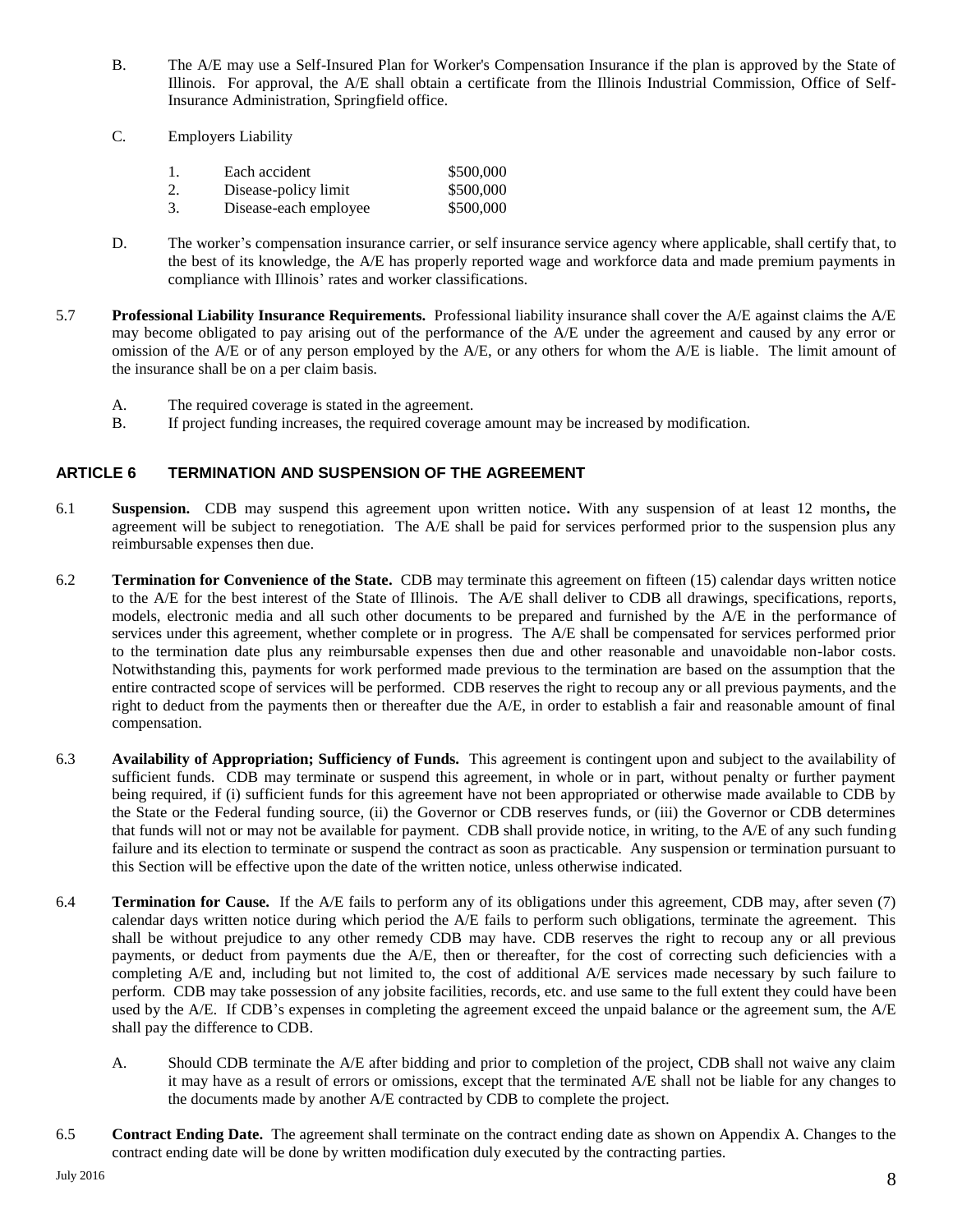## <span id="page-10-0"></span>**ARTICLE 7 GENERAL PROVISIONS**

- 7.1 **Governing Law**. This agreement shall be governed by the laws of the State of Illinois.
- 7.2 **Severability of Clauses**. It is agreed that the illegality or invalidity of any term or clause of this agreement shall not affect the validity of the remainder of this agreement, and the agreement shall remain in full force and effect as if such illegal or invalid term or clause were not contained herein.
- 7.3 **Waiver of Breach.** The waiver by either party of any breach of this agreement shall not constitute a waiver as to any other breach.
- 7.4 **Written Notice.** Written notice shall be deemed to have been duly served if delivered in person to the individual or member of the firm or to an officer of the corporation for whom it was intended, or if delivered at or sent by certified mail, return receipt requested, to the last known business address of the recipient.
- 7.5 **Obligations Survive.** The obligations or duties imposed upon the A/E under the agreement shall survive any termination or closeout of the agreement.
- 7.6 **Successors and Assigns.** CDB and the A/E each binds itself, its partners, successors and assigns and legal representative to other party hereto and the partners, successors, assigns and legal representative of such other party in respect to all covenants, agreements and obligations contained herein.
- 7.7 **Independent Contractor.** The A/E is an independent contractor and in providing its services under this agreement shall not represent to any third party that its authority is greater than that granted to it under the terms of the agreement.
- 7.8 **Work of other Professional Service Firms and Contractors.** CDB reserves the right to execute other agreements in connection with the project.
- 7.9 **Indemnification.** The A/E hereby agrees to indemnify, keep and save harmless, CDB, the using agency and the State of Illinois and their respective board members, officers, agents and employees, in both individual and official capacities, against all suits, claims, damages, losses and expenses, including attorneys' fees which are the result of an error, omission or negligent act of the A/E or any of its employees or agents arising out of or resulting from the performance of service under this agreement, except where such is due to the active negligence of the party seeking to be indemnified. This provision is applicable to the full extent as allowed by the laws of the State of Illinois and not beyond any extent which would render this provision void or unenforceable.
- 7.10 **Non-Assignment.** The A/E acknowledges that CDB is induced to enter into this agreement by, among other things, the professional qualifications of the A/E. The A/E agrees that neither this agreement nor any right or obligations hereunder may be assigned in whole or in part to another firm, without the prior written approval of CDB.
- 7.11 **Fair Employment Practice.** The A/E agrees in performing this agreement to comply with all statutory employment requirements, including, but not limited to, the provisions of the "Illinois Human Rights Act" (775 ILCS 5/1-101 et seq.) and "An Act to prohibit discrimination and intimidation on account of race, creed, color, sex or national origin in employment under contracts for public buildings or public works" (775 ILCS 10/1 et seq.).
- 7.12 **Record Keeping.** In accordance with 30 ILCS 505/6(I), the A/E shall maintain, for a minimum of five (5) years after the completion of the agreement, adequate books, records, and supporting documents to verify the amounts, receipts, and uses of all disbursements of funds passing in conjunction with the agreement. These records shall be available for the review and audit by the Auditor General. The A/E agrees to cooperate fully with any such audit and shall provide full access to all relevant materials. Failure to maintain the records required by this provision shall establish a presumption in favor of the State for the recovery of any funds paid by the State under the agreement for which adequate records are not available, through some fault of the A/E, to support their purported disbursement.
- 7.13 **Right to Audit.** CDB shall have the right to have access to and audit all of the A/E's records, books, correspondence, instructions, drawings, receipts, vouchers, memoranda and similar data relating to this contract throughout the term and for a period of five years after payment. In addition, CDB or its authorized representative shall have access to the A/E's facilities and shall be provided adequate and appropriate work space, in order to conduct audits in compliance with this article.
- 7.14 **Confidentiality.** The A/E shall keep all information concerning the project confidential, except for communications incident to completion of the project between the CDB, the A/E, using agency, and the assigned contractors, and their independent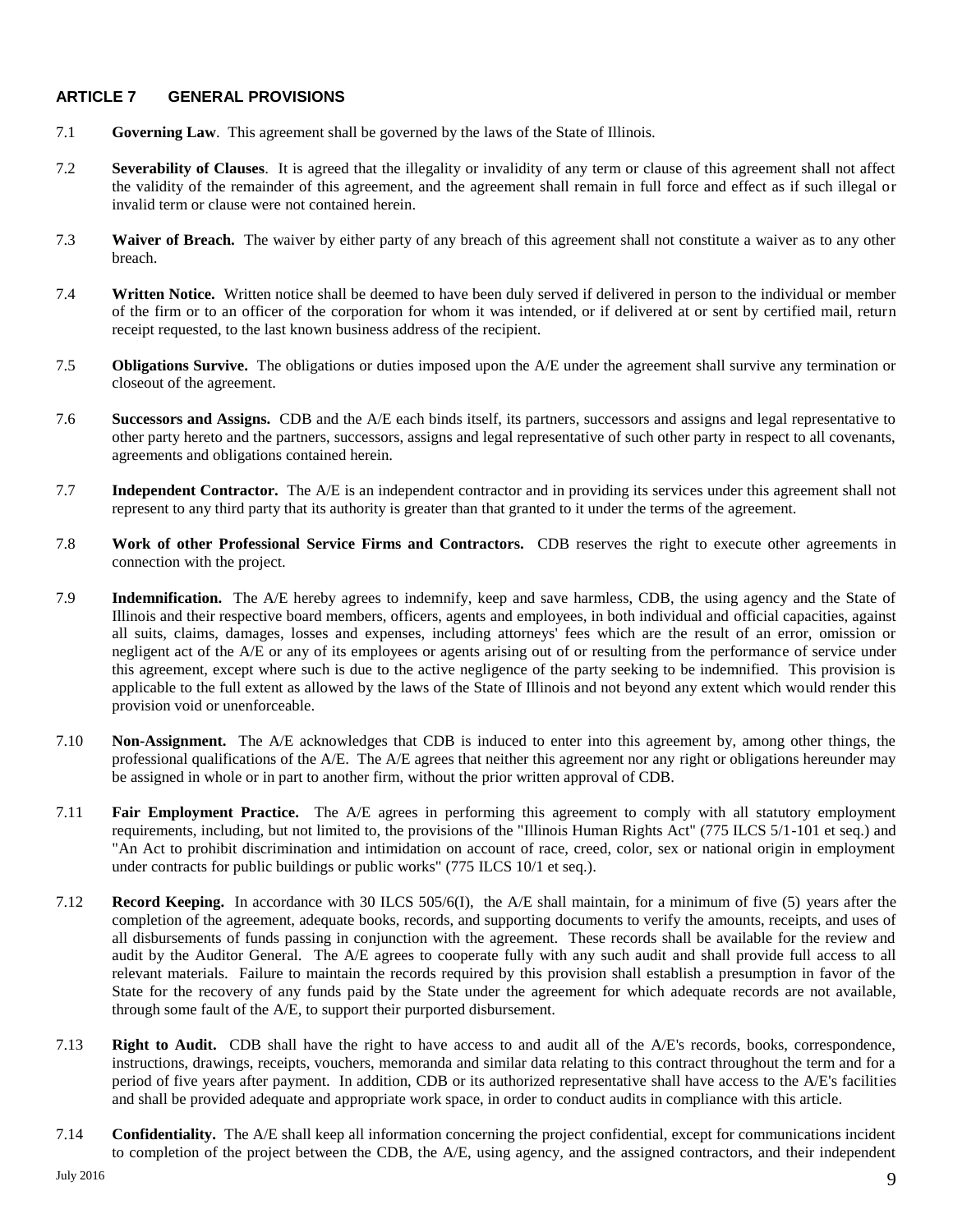<span id="page-11-0"></span>subcontractors, suppliers, and sub-consultants, and except for publicity approved by CDB and communications in connection with filings with governmental bodies having jurisdiction over the design and construction of the project.

7.15 **Cooperation with CDB's Consultants.** The A/E agrees to cooperate with any consultant retained by CDB, but the A/E shall not be contractually responsible for such consultants.

## **ARTICLE 8 ALTERNATIVE DISPUTE RESOLUTION (ADR)**

- 8.1 **General.** Except as otherwise provided below, CDB will resolve disputes and its decision will prevail unless otherwise removed to a court of competent jurisdiction. Before any party files litigation it shall submit the dispute to ADR, and all parties and their subcontractors or agents who are involved in the dispute shall participate in the ADR. CDB expressly retains all rights under the Articles titled CDB Rights and Responsibilities and Termination and Suspension of the Agreement contained herein. CDB's exercise of its rights shall not be subject to ADR, but disputes concerning amounts due and owing are subject to ADR. Legal rights and remedies of any party that may be provided by law shall not be waived or tolled by participation in ADR, unless otherwise agreed in writing.
- 8.2 **Not a Cause for Delay.** CDB decisions or pending ADR shall not be cause for delay of the work. The A/E shall proceed diligently with the performance of this agreement and in accordance with CDB's decision whether or not the A/E or anyone else has an active claim pending. Continuation of the performance of this agreement shall not be construed as a waiver of any rights accruing to the A/E.

#### 8.3 **Definitions.**

- A. **Dispute:** Any contested claim or matter growing out of the project or CDB's project contracts regarding payment or time for performance, but not including personal injury cases (including worker injuries), vehicle accidents, contractor-subcontractor matters in the nature of lien actions, employment matters, contract suspension or termination, contractor prequalification suspension, or any other action on prequalification.
- B. **Parties:** Parties to a dispute shall be defined broadly to include anyone who may have a stake in the dispute or whose participation is perceived as essential to resolution, whether or not there is a direct contractual relationship. Parties shall also include any other entity holding a contract with CDB whose performance of its contract relates in any way to the dispute or claim.
- C. **ADR:** ADR is a process conducted with the assistance of a neutral person or persons the parties agree is unbiased and qualified to understand the dispute and make the determinations that may be required. Forms of ADR that may be utilized include, but are not limited to, mediation, mini-trials, a dispute resolution board, or resolution through expert opinion, but do not include arbitration or binding decisions.
- 8.4 **Cooperation.** In the event that disputes arise, CDB and the A/E agree to exercise good faith efforts to resolve the matter fairly, amicably and in a timely manner. Litigation shall be considered as a last resort to be employed only when ADR methods fail. At the request of any party to a dispute, regardless of dollar amount, CDB and the A/E agree to cooperate in resolution by first conferring with the other parties and by submitting the matter to ADR. CDB and the A/E agree that ADR shall be a condition precedent to filing a Court action or administrative proceeding seeking economic recovery greater than \$25,000. When ADR is utilized, the A/E and CDB agree to have in attendance a person with actual authority to resolve the dispute. When approval of CDB's Board is required, CDB personnel shall be exempt from the requirement but shall notify all concerned at the earliest possible time when it is apparent the Board approval will be required for ultimate resolution. If the parties to the dispute cannot agree on a form for ADR or a neutral to facilitate the ADR, then CDB shall make the determination and its determination shall be final.
- 8.5 **Sharing Expenses.** All parties to ADR shall share the expense of the neutral equally or on a pro rata basis if agreed. Individuals must bear their own costs such as travel expenses, attorney fees, or fees charged by consultant hired by the individual.
- 8.6 **Subconsultants.** The A/E shall require its subconsultants to agree to and be bound by this provision.
- 8.7 **Confidentiality.** All ADR procedures shall be strictly confidential. Neither statements made during the course of ADR nor documents generated for the purpose of ADR shall be discoverable in any subsequent litigation. In no event shall a mediator or other neutral party engaged to assist in ADR be deposed or called to testify in any subsequent litigation.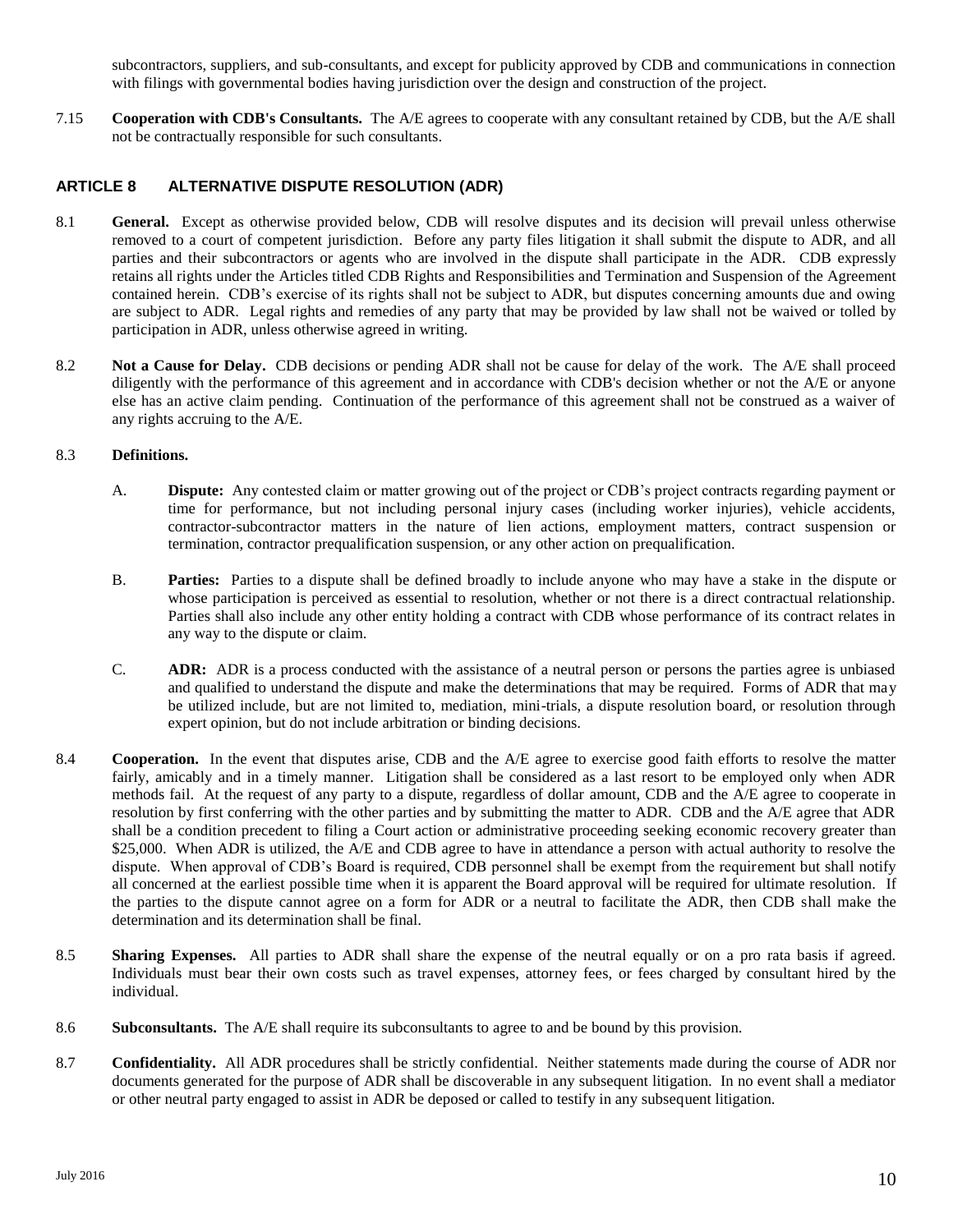## <span id="page-12-0"></span>**ARTICLE 9 STATUTORY REQUIREMENTS**

- 9.1 **General.** The A/E shall comply with all State and Federal requirements governing the design of the project and this agreement. The A/E, in cooperation with CDB, shall review the project and determine if any of the statutory requirements apply.
- 9.2 **Federally Funded Projects.** Certain projects may be funded in full or in part with federal funds which may have specific restrictions. On federally funded projects, standards of the federal agency may supplement or take precedence. Special requirements for individual projects will be provided by the CDB PM.

## **ARTICLE 10 GENERAL SERVICES**

- 10.1 **General.** The A/E shall provide the services indicated herein in accordance with the terms and conditions of the agreement.
- 10.2 **Design Criteria and Policies.** CDB has adopted certain design policies in force at the time of execution of this agreement that shall be incorporated into the A/E's basic services. A/E shall comply with all applicable design policies and submission requirements as set forth in the CDB Design and Construction Manual.
- 10.3 **Meetings.** The A/E shall be in attendance at, and record minutes of, all meetings required by this agreement throughout the course of the project as set forth herein. A/E shall distribute copies of meeting minutes to participants and other interested parties as directed by the CDB PM within seven (7) calendar days. A/E consultants shall attend each meeting as appropriate or as requested by the CDB PM.
	- A. Orientation / Fee Negotiation
	- B. Design Submittal Review(s)
	- C. Pre-Bid
	- D. Pre-Construction
	- E. Construction Pay/Progress
	- F. Substantial Completion
	- G. Final Acceptance
- 10.4 **Monthly Progress Reports.** The A/E shall submit monthly progress reports of design/construction activities to the CDB PM. Failure to submit monthly reports may result in delay to A/E's progress payments. The report shall include:
	- A. Activities completed and items pending since last report.
	- B. Projected progress.
	- C. Comparison of schedule and actual progress.
	- D. Decisions or information required.
- 10.5 **Site Surveys.** The A/E shall be required to provide or obtain surveys essential to the design and construction of the project as a basic service. A/E is responsible for obtaining its own benchmarks, location of utilities and topography information for establishing building and site improvements locations.
- 10.6 **Utility Agreements.** The A/E shall review each agreement between a public utility and the using agency to confirm that the proposed utility service capacity, equipment, entrance location(s) and routing path has been provided to meet the requirements of the project design. The A/E shall include all utility costs in the Proposed Project Cost Budget (PPCB) form at 100% design submittal.
- 10.7 **Permits.** When specifically directed by CDB, prior to the bidding phase, the A/E shall provide the local authority (or authorities, where more than one local authority has jurisdiction) with sufficient design documents as it may require for purposes of review and/or issuance of general building permits. A/E shall provide CDB with all review correction notices or comments issued by the local authority. When directed by CDB, A/E shall make corrections to the documents and resubmit to the local authority for review and/or issuance of permits.

A/E shall design to the standards necessary to receive permits from municipal, state and federal agencies having jurisdiction over any aspect of the project. (EPA, IEPA, Army Corps of Engineers, Water Reclamation Districts, etc.), and shall be responsible to submit for and obtain such permits.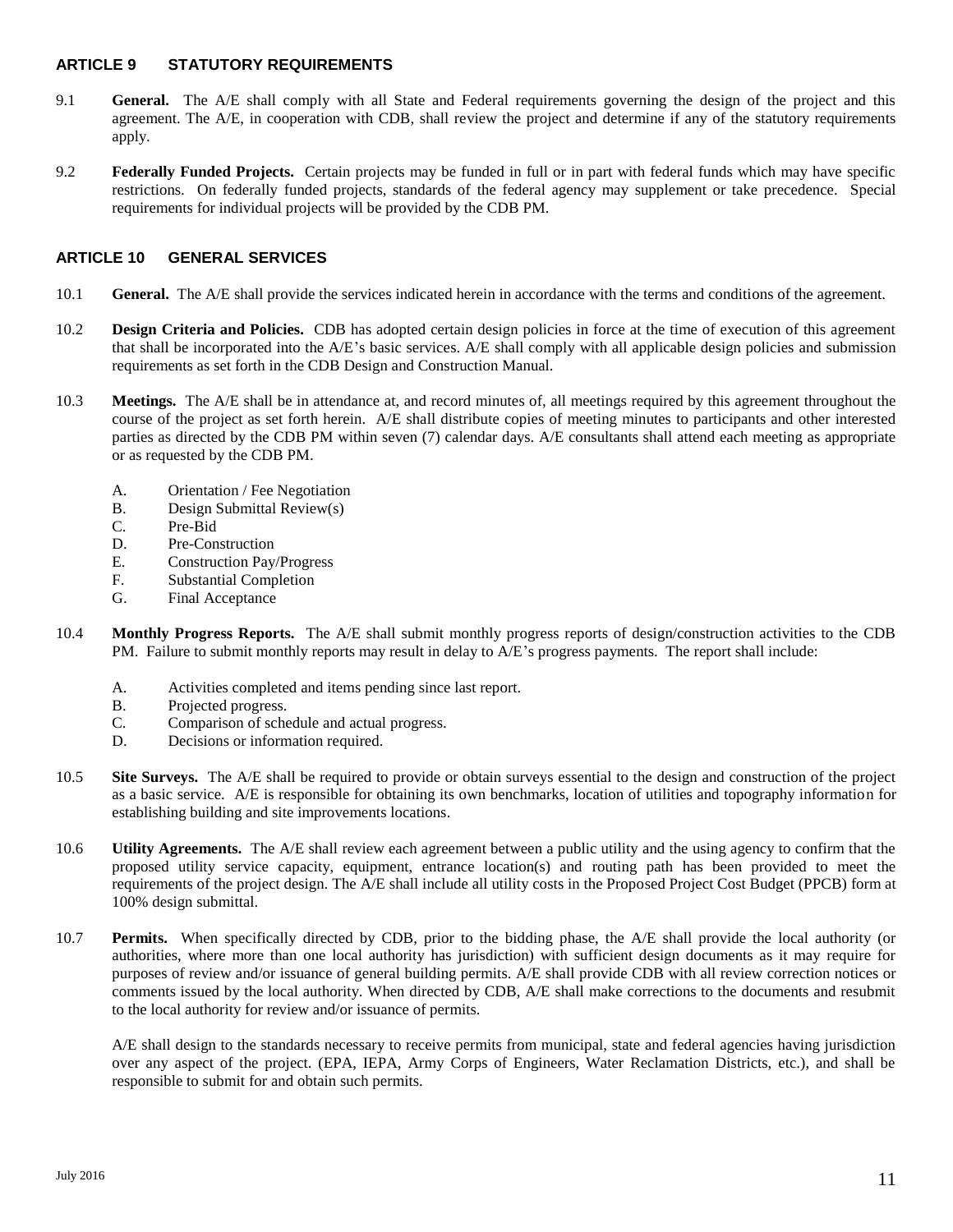- 10.8 **Application of Professional Seals.** Final technical reports and all bidding documents shall contain a legible seal, signature, date and license expiration date of the architect, structural engineer or professional engineer responsible for the document or under whose supervision the document was prepared.
	- A. Drawings, including record drawings, shall be sealed in the prescribed manner above.
	- B. For project manuals and technical reports the seal shall be provided by the design professional responsible for the overall coordination of the project. If more than one design professional has responsibility for portions of the work, additional seals may be provided on the cover, or on a separate signature sheet immediately following the table of contents.
	- C. CDB will waive the requirement for professional seal for asbestos abatement projects prepared by a Certified Industrial Hygienist (CIH), providing the CIH binds a copy of its valid IDPH issued license in the Project Manual immediately after the Table of Contents and provides two additional copies of the license to the CDB PM.

## **ARTICLE 11 PROJECT BUDGET AND ESTIMATING**

## 11.1 **Project Budget.**

- <span id="page-13-0"></span>A. The project budget is the total funding available for the project. Any changes to the project budget will be issued in writing by the PM. The construction budget indicated on Appendix A is the funds available for construction. The Design Budget indicated on Appendix A represents ninety percent, (90%), of the construction budget. The Base Bid design cannot exceed the design budget unless authorized in writing by CDB.
- B. The A/E shall use the Proposed Project Cost Budget form (PPCB), to show the distribution of the project costs.
- 11.2 **Contingency Budget.** Ten percent, (10%), of the construction budget shall be set aside for the project contingency. When appropriate, CDB may permit the base bid to be designed up to 95 percent of the construction budget for selected projects.
- 11.3 **Alternate Bids.** The A/E shall prepare the bidding documents to include all elements of the work. When the base bid design clearly exceeds the design budget, the A/E shall evaluate the components of the design and move any portion not essential to the function of the project to an alternate bid. All alternate bids shall be clearly identified on the PPCB form.
	- A. Alternate bids may not be included in the project without permission of the PM.
	- B. The A/E shall develop in conjunction with the using agency and the PM, an order of priority to be used in awarding alternates.
	- C. When the base bid design fully accomplishes the scope of work, alternate bids that enhance the base bid qualifies for additional service compensation.
	- D. CDB may negotiate an adjustment to the construction phase services fee for services not rendered as a result of not awarding any alternate.
- 11.4 **Estimates.** Estimates of probable construction costs shall be prepared at each stage of the project design phase. The A/E shall submit these estimates with each review submittal. Itemized and detailed final estimates incorporating all addenda are required prior to the bid opening. CDB reserves the right to cancel the bid opening if the estimate is not submitted prior to the bid opening. The A/E shall be responsible for all costs incurred including re-bidding for failure to comply with the provisions of this Article.

#### **ARTICLE 12 DESIGN PHASE**

#### 12.1 **Programming.**

- <span id="page-13-1"></span>A. A project scope statement will be supplied by CDB for projects with a simple or well-defined scope. The scope may contain background and justification for the project and quantification of work items contained in the project. The project scope statement will define the project budget.
- B. For new construction and major rehabilitation projects, CDB may provide a program statement describing proposed program activities, space requirements, and equipment needs.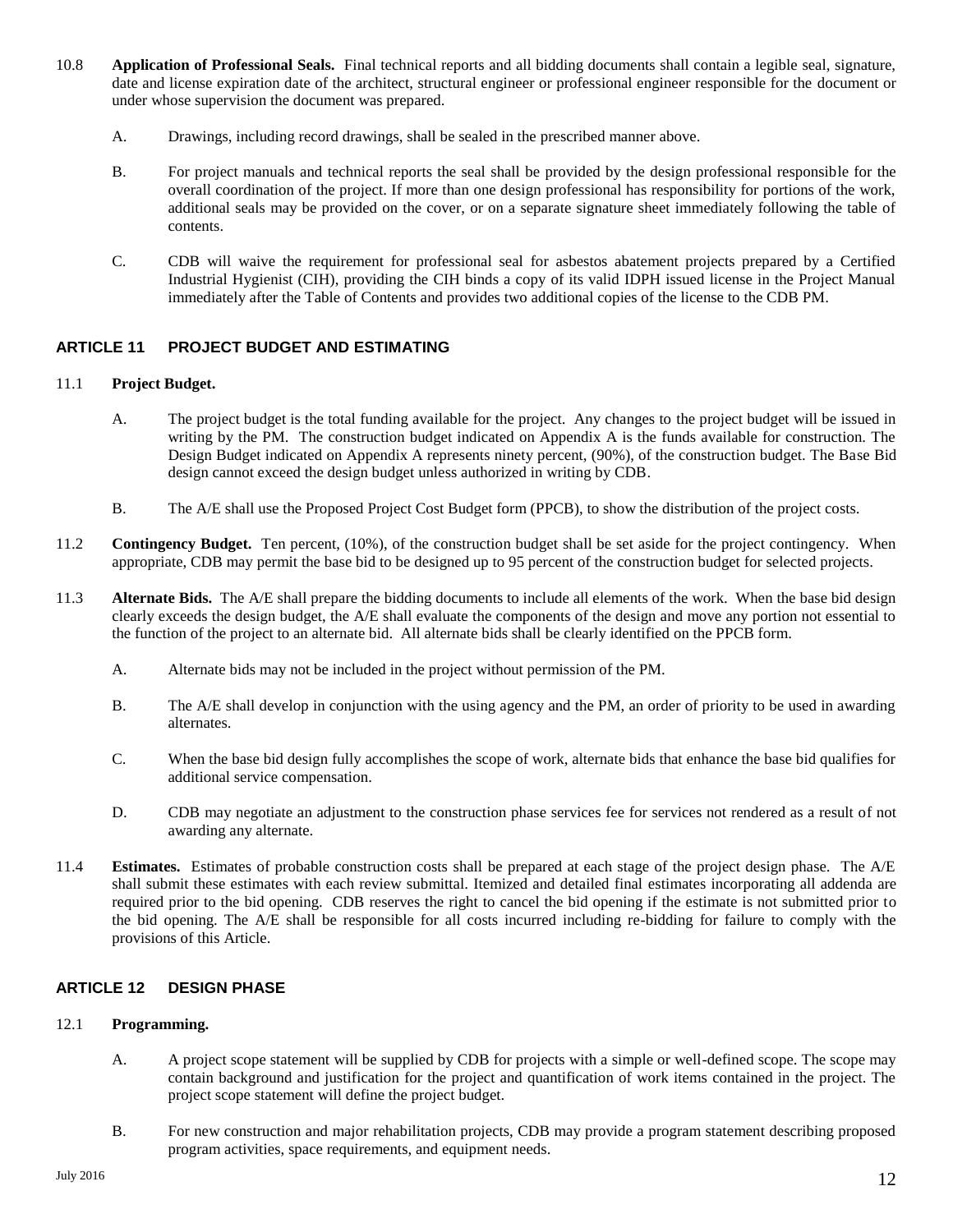- C. In the event a program statement is not provided by CDB and programming is required from the A/E, it will be considered as an additional service with compensation negotiated.
- 12.2 **Moveable Equipment.** The responsibility for specifying, purchase and installation of moveable equipment is that of the using agency and the Department of Central Management Services.
	- A. The A/E shall cooperate by providing the using agency with dimensional, color finish, etc. information necessary to specify any equipment not included in the CDB project.
	- B. A/E will be compensated with Additional Services for any design and specification related to moveable equipment requested by CDB beyond that described above.
- 12.3 **Telecommunications Equipment.** Telecommunications or radio equipment for State facilities generally falls under the jurisdiction of the Division of Telecommunications, Department of Central Management Services. The PM and using agency will instruct the A/E when/where outlets, conduits, wiring, etc. are to be included in the CDB project. Coordinate with Utility Company and other agencies.

## 12.4 **Program Analysis.**

- A. Review and coordinate the data contained in the project scope statement, consult with designated representatives of CDB and the using agency when required and visit the project site to obtain a thorough understanding of the existing conditions and the project.
- B. Provide a program analysis report containing the coordinated project scope supplemented by all other information necessary to form a complete basis for the project design. Including field verification of any information provided by CDB and the Using Agency.
	- 1. For remodeling projects, A/E shall provide a statement of the status of asbestos inspections and/or abatement. The A/E shall review the asbestos inspection report and/or management plan, where available, and note any possible disturbances of asbestos-containing materials as a result of the project. Provide a listing of the type and quantity of materials tested positive that will be disturbed. Note also, any materials listed as "assumed" to be positive for containing asbestos and indicate the quantity of samples proposed to be taken and sampled to verify the assumed condition. CDB Form 9 as provided in the CDB Manual for Statewide Asbestos Surveys (most current edition) is an acceptable format for this purpose.
	- 2. Opinion of probable construction costs including asbestos abatement in scope itemization format. Include CDB CAF (3.0%), and 10% contingency budget.
	- 3. Estimated duration of project construction schedule including asbestos abatement.
- C. Resolve, in consultation with CDB and the using agency, any discrepancies in the project scope or budget prior to proceeding to the applicable design phase as set forth in the project schedule as indicated on Appendix A of the agreement.

#### 12.5 **Schematic Design.**

- A. Based on the program analysis, A/E shall prepare up to three (3) design studies for review and consideration by CDB and the Using Agency. Design studies may include written descriptions and alternatives, drawings and other documents as appropriate.
- B. Cost estimates for each schematic design study shall be provided.
- C. Upon review and comment of the schematic design by CDB and the Using Agency, the A/E shall proceed to the applicable design level for one of the proposed designs as modified by any comment during the review.

#### 12.6 **Design Development.**

- A. Prepare design development submittal based on the program analysis and accepted schematic design if included in the agreement. Submittal shall illustrate the resolution of all building and site elements.
- B. A/E shall not proceed beyond design development phase until provided with a written statement properly endorsed by CDB and the using agency signifying acceptance of the proposed design. Acceptance statement shall include all agreed upon revisions to the design submitted.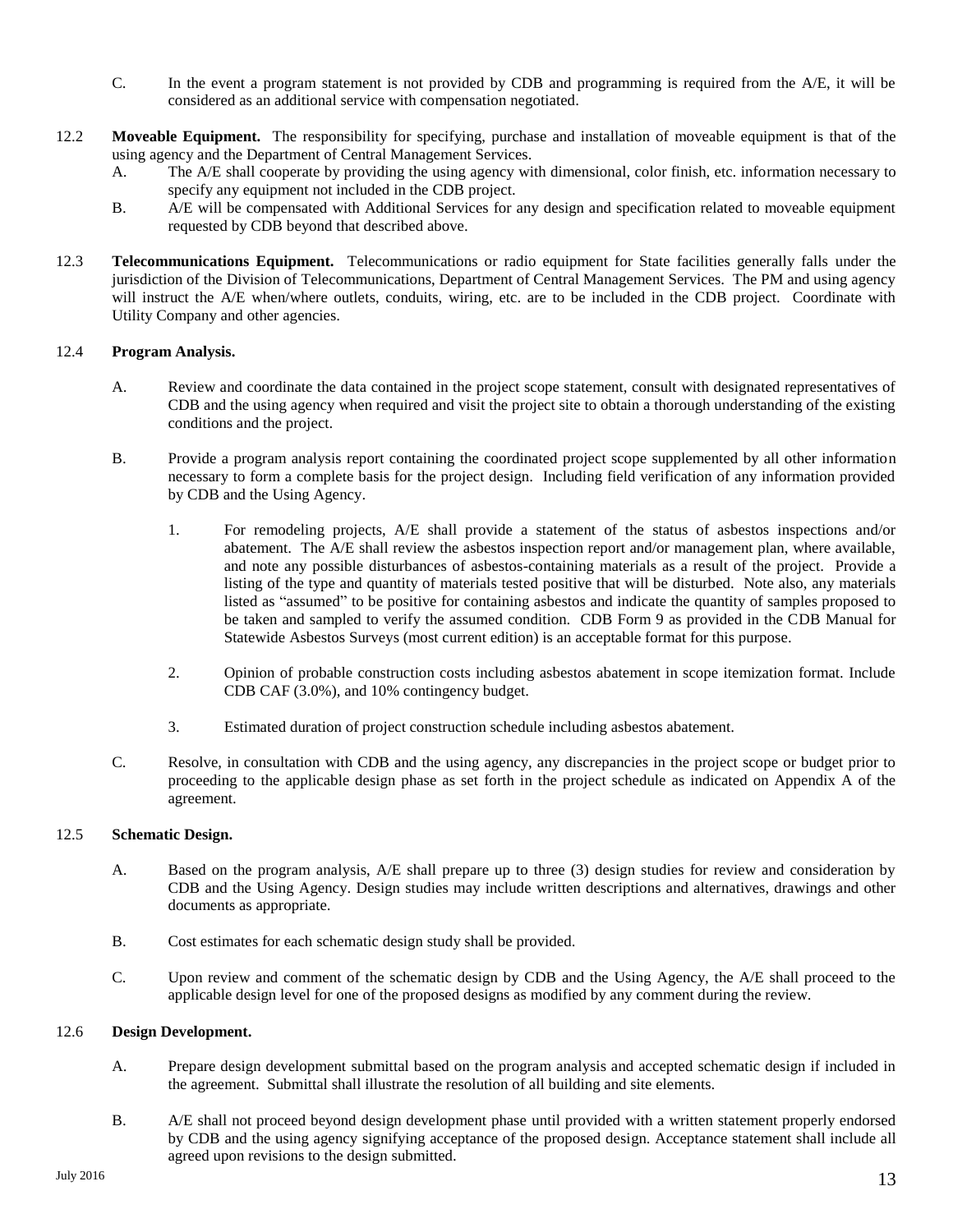## 12.7 **Bidding Documents.**

- A. Prepare bidding documents consisting of Project Manual, Bid Form(s), and Drawings based on the accepted design development submittal, including all agreed upon revisions, in a form suitable for public bidding of contracts in conformance with the Illinois Procurement Code, and CDB Rules and Regulations.
- B. Documents shall be submitted and reviewed at the stages of completion as set forth in Appendix A. Each submittal will contain, (at a minimum) the Project Manual, Drawings, detailed cost estimate and PPCB form.
- C. Additional information to be submitted to the CDB by the 100 percent bidding documents submittal includes the final code analysis/regulatory review action checklist, copies of all permits and approvals, proposed list of critical work, explanation of factors used in determining specified construction duration and executed utility agreements, as applicable.

## 12.8 **Review Process.**

- A. Submit documents for review as required by the agreement. The A/E shall provide up to ten (10) sets of review documents for CDB and using agency for each review. CDB shall reimburse A/E for additional review sets.
- <span id="page-15-0"></span>B. Following the reviews, the A/E shall respond to the PM in writing to all review comments and questions within 14 calendar days.

## **ARTICLE 13 BIDDING PHASE**

- 13.1 **General.** All bidding documents require the approval of CDB prior to the A/E printing and distributing documents to the public. Upon approval, the A/E shall sign, seal and date all drawings and the project manual with the same date. Dates shall reflect the most recent state of completion.
- 13.2 **Official Advertisement for Bids.** The Illinois Procurement Code 30 ILCS 500/1 requires that contracts shall be advertised at least fourteen (14) calendar days before the bid opening. The A/E shall provide type of contract(s) to be bid and estimate information necessary for the advertisement to the CDB PM.
- 13.3 **Document Distribution.** The reproduction and distribution of bidding documents is the responsibility of the A/E. The A/E shall maintain an accurate record of all vendor provided printing costs. "In-House" printing of bid sets is permitted when included in the agreement.
	- A. The A/E shall distribute bid documents to all interested bidders, subcontractors, suppliers, etc.
	- B. Plan holders shall make a reasonable plan deposit, (as determined by the A/E with PM concurrence), or be a member of a non-cash deposit program in accord with the advertisement for bids. The A/E shall comply with all CDB supported non-cash deposit programs. The plan deposit may be cash or company check. Plan holders that return bidding documents within forty-five (45) calendar days of the bid opening shall have their deposit returned to them. The A/E will return the deposit within 10 days of receipt of bidding documents if the plans are in good reusable condition. The contractors awarded the work shall not be required to return their bidding documents but their deposits shall be returned to them. An accurate record of all deposits shall be kept by the A/E and submitted to the PM. All deposits not returned shall be credited to the A/E printing reimbursable account and reported with the A/E's regular pay requests.
	- C. Plan holders shall not be charged handling and postage to obtain bidding documents for the number of sets included in Appendix A of the agreement. Additional sets above the number listed in Appendix A shall be a reimbursable to the agreement. Postage to return documents shall be at the plan holder expense.
	- D. The following individuals and offices shall receive the bidding documents, or portions of the bidding documents as directed by the project manager. These individuals and offices shall be listed on the plan holder lists.
		- 1. Dodge Plan Rooms. The A/E shall send one complete set of bidding documents to the F.W. Dodge Corporation Plan Room in Springfield, IL. Projects located in the northern region shall also be filed at the Chicago office. Projects located in the southern region shall also be filed at the St. Louis Area office.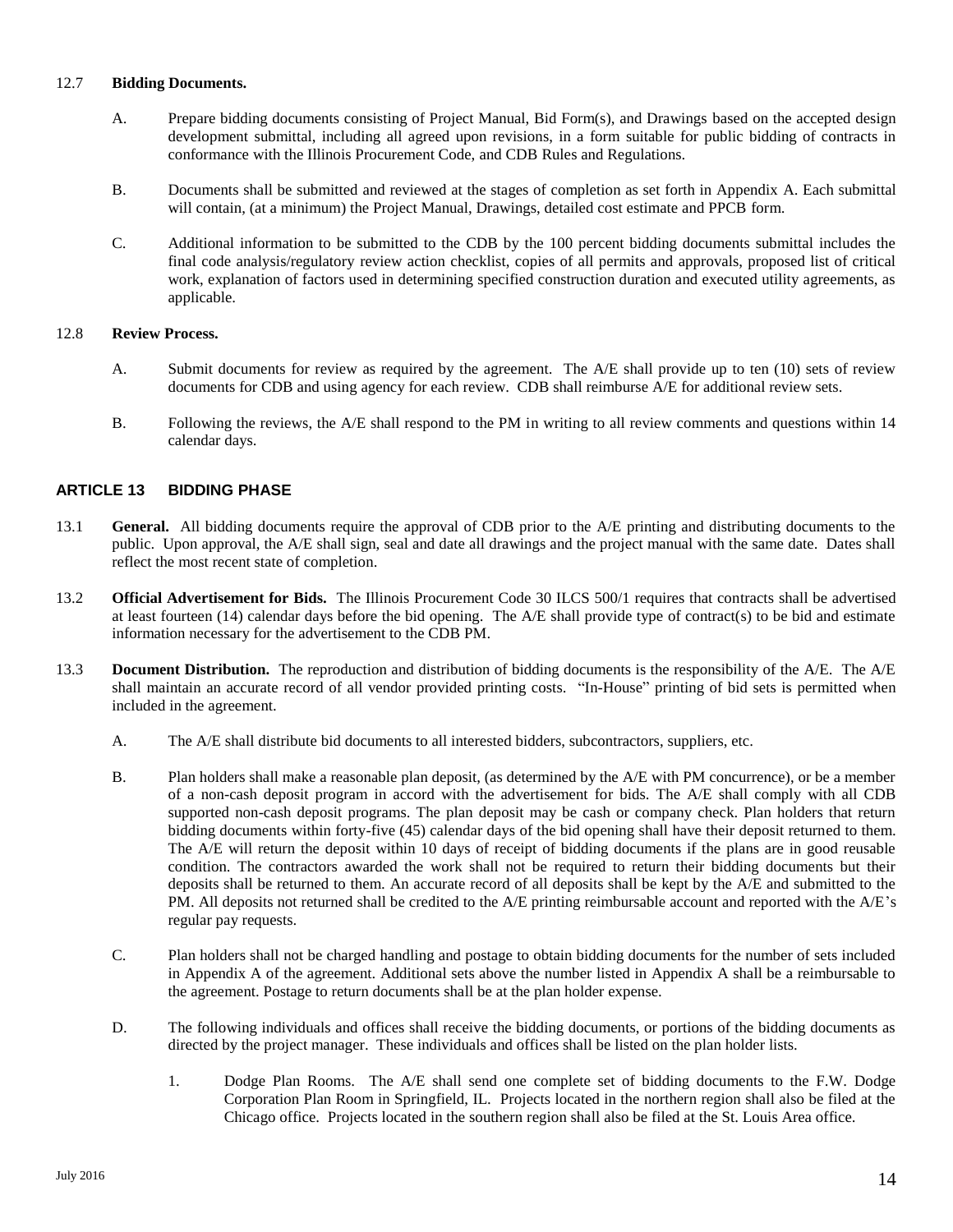- 2. Other Plan Rooms. All participating plan rooms are listed on the CDB Website under Procurement Opportunity Information, General Bid Information.
- 3. CDB Offices. Bidding documents shall be distributed at the time of public distribution to various CDB personnel and sections as listed below:
	- a. PM one set of bidding documents, PPCB, plus detailed estimate.
	- b. CDB Fair Employment Practices Technician one project manual
	- c. Construction Technician one printed set of bid drawings along with one set of drawings and project manual on compact disk (CD).
	- d. CDB Contracts unit one project manual, detailed estimate and PPCB.
	- e. CDB Bid Receiving Office (other than Springfield) one project manual, and PPCB plus one detailed estimate.
- 4. Using Agency. Two sets of bidding documents.
- 13.4 **Plan Holder Lists.** Periodically, the A/E shall submit the list of plan holders, including address, telephone number, and contract(s) the plan holder intends to bid to the PM. A list of plan holders shall be submitted to the PM for verification of contractor's pre-qualification no later than seven (7) calendar days prior to the bid opening date. A/E shall submit a final list of plan holders to the PM and CDB Bid Officer on each day bids are received.
- 13.5 **Addenda.** The A/E shall prepare all required addenda.
	- A. All addenda, including all revised drawings and sections, must be approved by the PM prior to distribution. A/E shall allow sufficient time for CDB review and acceptance of each addendum.
	- B. Plan holders, CDB and the using agency shall receive copies of all addenda.
	- C. Pre-bid conference minutes and bid tabulations are not to be issued as addenda.
- 13.6 **Bid Openings.** The A/E shall attend all bid openings for the project unless specifically excused by the PM.
	- A. A/E shall provide bid results to all parties that require the information. CDB will provide A/E with one set of bid tabulations at the bid opening. In the event the PM excused the A/E from attending the bid opening, the PM will telefax the bid tabulations to the A/E.
	- B. For projects that have a coordinating contractor, A/E shall provide the assigned contractor bid tabulations to the coordinating contractor bidders within two (2) business days. These bid tabulations are to be issued for informational purposes only and shall not be issued as an addendum.
- 13.7 **Bid Analysis.** A/E shall provide assistance to CDB to identify the apparent successful bidder or bidders.
	- A. Review all product substitutions submitted in accordance with procedures set forth in Standard Documents for Construction and provide CDB with a written recommendation to accept or reject the proposed substitution.
	- B. Review all unit prices submitted and provide written recommendation or rejection.
	- C. Bids submitted that fail to acknowledge all addenda issued shall be reviewed. A/E will be requested to attest that, in the A/E's opinion, the addenda not acknowledged is, or is not, work related for that particular contract.
	- D. Bids submitted that contain additional verbiage applied by the bidder shall be reviewed. A/E will be requested to attest whether, in the A/E's opinion, the additional verbiage does or does not constitute a qualifying statement.
	- E. When lowest bid received differs substantially from all other bids received, A/E shall contact the low bidder and review the bid as it pertains to the requirements of the project. Report findings to the CDB Project Manager in writing.
	- F. When single bids are received, A/E shall provide the CDB Project Manager with a written explanation of all efforts used to obtain bidders and include an informed opinion addressing the suspected reason(s) a single bid was received.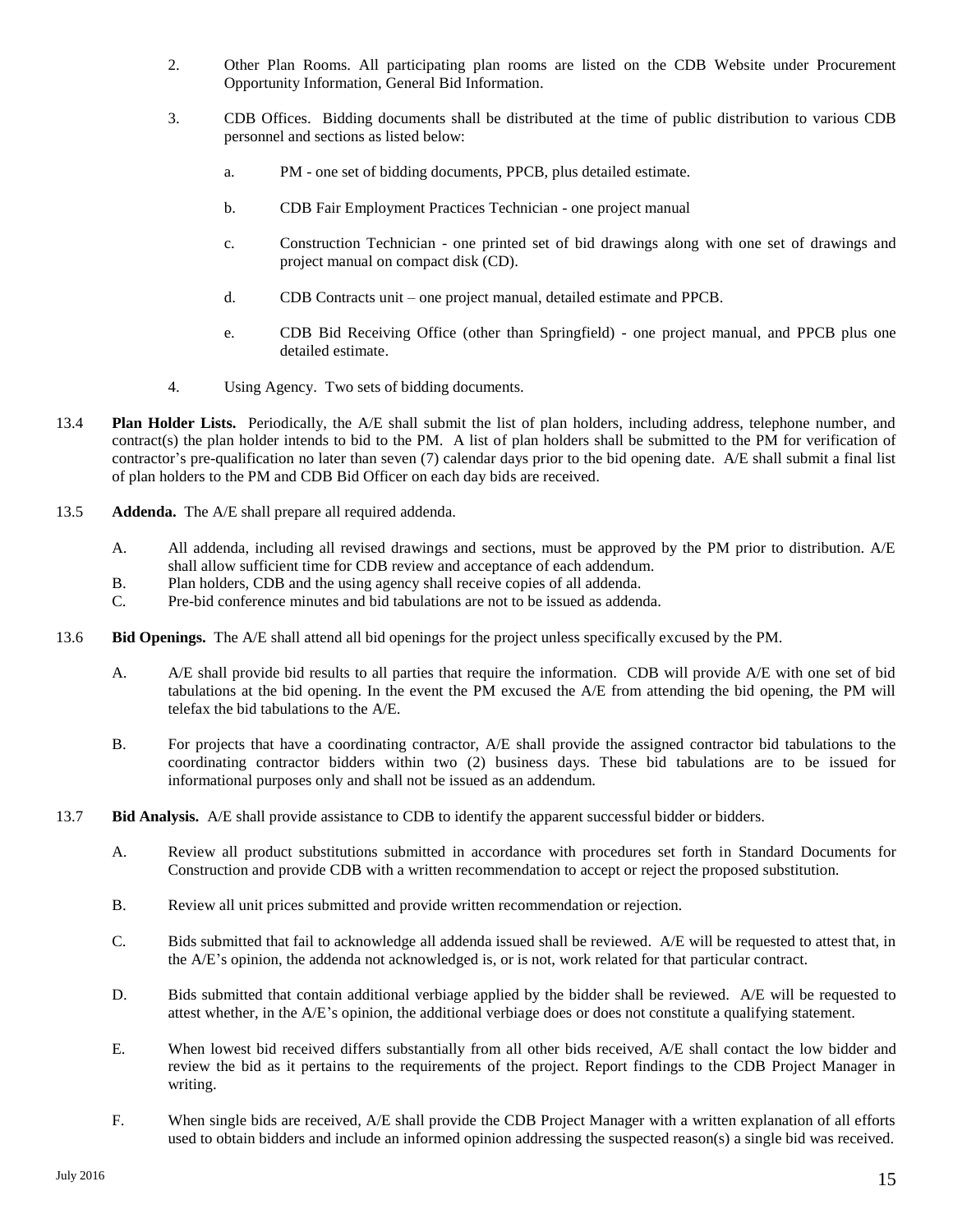- 13.8 **Contract Award.** CDB will notify the A/E and all successful bidders of our intent to award a contract by copy of the Notice of Award (NOA) letter.
- 13.9 **Presumption of Award.** A/E shall not discuss with bidders, news media, etc., any presumption of award until the award is decided by CDB.

## <span id="page-17-0"></span>**ARTICLE 14 CONSTRUCTION PHASE**

- 14.1 **General.** The A/E shall perform administrative duties during this phase of the project.
- 14.2 **CDB's Representative.** The A/E shall consult and advise CDB and act as CDB's representative as provided in the Standard Documents for Construction and herein. CDB's instructions to the contractors may be issued through the A/E who shall have authority to act on behalf of CDB to the extent provided in this document and the Standard Documents for Construction.
- 14.3 **Construction Documents.**The A/E shall issue documents stamped and dated "Issued for Construction" to the contractors. A/E shall include all addenda issued during bidding within the documents.
	- A. Each contractor will receive construction documents in quantity as determined by CDB up to a maximum of six sets. The contractor may purchase additional sets for a charge to cover reproduction and handling.

### 14.4 **Contractor Submittals / Shop Drawings, Product Data, Samples.**

- A. A/E shall review and monitor all required submittals for timeliness and conformance with the contract documents and project schedule. A/E shall review and respond to submittals within 14 calendar days.
- B. Each submittal shall be stamped, dated, and either initialed or signed by the reviewer. The reviewer shall provide clear instruction to the contractor of any corrective action to be taken.
- C. The A/E shall only review those materials and equipment specified in the contract documents. The A/E shall not make changes in the contract requirements through the review of submittals. The contractor may not submit and gain approval of material substitutions through the shop drawing review process.
- D. If in reviewing the submittal the A/E determines that contract changes are required, notify the CDB PM and request approval of the required changes prior to returning the submittal to the contractor.
- E. No activity requiring review of submittals shall be commenced without A/E approval. The A/E shall notify the contractor to cease the activity until approval is obtained. The contractor shall be liable to replace any work that is not in compliance with the subsequently reviewed submittal.
- F. The contractors are responsible for any applicable licensing with the appropriate authority in accordance with the Contractor Licenses Section of the Standard Documents for Construction. The A/E shall receive and review all applicable licenses prior to that contractor or tradesman commencing any work. Evidence of proper licenses shall be forwarded to the CDB PM. The A/E shall not knowingly allow any work to commence or accept any work installed by a non-licensed firm or tradesman where licenses are required.
- 14.5 **Contractor's Schedule of Values (CSV).** The A/E shall review the CSV form for each contractor to ensure each item of work required for the contract is indicated and all values are expressed in separate line item costs for material and labor prior to any contractor making application for payment.
	- A. The Standard Documents for Construction requires that a percentage of the work be performed by the contractor's own forces. The A/E shall reject any contractor's schedule of values that does not comply with this requirement.
	- B. The A/E and CDB must approve all changes to the CSV subsequent to the initially approved document.
- 14.6 **Construction Schedule.** The A/E shall review the schedule for conformance with the contract requirements.

## 14.7 **Contractor Stored Materials.**

A. The A/E shall attest to the existence of any stored materials, its protection and identification in accordance with the Contract Documents by initialing the appropriate item on the Stored Material Log, (SML).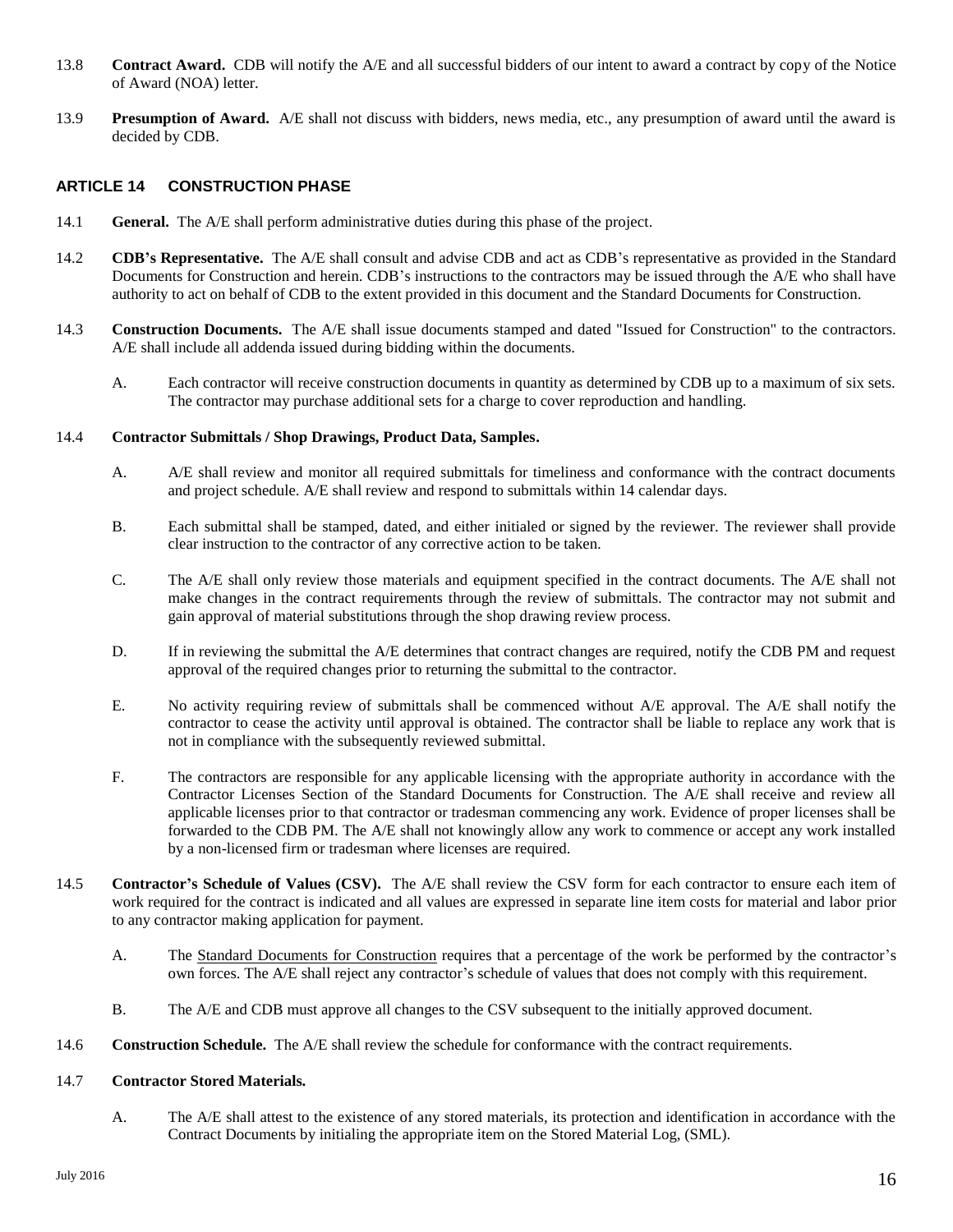- B. CDB will compensate the A/E for travel and review time to inspect off-site stored materials at the hourly billable rate for on-site representative up to a maximum of eight (8) hours total. A/E is not required to inspect materials stored at any location which cannot be inspected within this compensation limit. A/E shall reject contractor requests for stored material inspection and payment until such time the contractor moves the material to a location within the compensation limit.
- 14.8 **Interpretations.** When requested by CDB or a contractor, the A/E shall provide interpretation of the contract documents. A/E shall prepare and distribute supplementary drawings, specifications and instructions as necessary to communicate the interpretation. A/E shall expedite all interpretations in such a manner as to not adversely affect the project schedule or sequence of work and to avoid the potential for a claim by the contractor.

## 14.9 **Claims and Disputes.**

- A. A/E shall record any observed occurrence or work that might result in a claim for a change in contract time or amount. Any disputes or claims shall be referred directly to the CDB PM. A/E shall enter the claim or dispute into a claims log and provide a current copy of the log to CDB at each monthly progress/pay meeting.
- B. A/E shall review each claim or dispute, including documentation of any time, money or other expenditure made in connection with it. A/E shall provide a written response, interpretation and recommendation for resolution to the claimant and CDB. CDB shall make a final determination on all disputes unless removed to ADR and/or the Courts.
- C. While work is in progress, A/E shall observe, measure and verify costs incurred that are related to the dispute. Immediately notify the CDB PM if additional on-site representation is required to monitor the disputed work.

## 14.10 **Change Orders.**

- A. Only the CDB PM can authorize the A/E to prepare a Request for Proposal/Change Order (RFP/CO). The A/E shall prepare an RFP/CO for each contract affected by the proposed change.
- B. The A/E shall prepare each RFP/CO including supplemental drawings and/or specifications to fully describe the change in the work. When requested by the CDB PM, the A/E shall submit a cover letter to the change order package explaining the need for the contract change.
- C. The A/E shall review the contractor's proposal for completeness and conformance with the RFP/CO and contract documents. Where change orders require additional clarification or additional back-up, the A/E shall obtain such information from the contractors prior to forwarding the change order package to CDB.
- D. The A/E shall recommend issuance of a change order to CDB. Recommending issuance shall mean that the A/E has reviewed all quantities, prices and other data in the contractors' proposal and has found such to be reasonable and in conformance with the provisions of the Contract Documents.
- E. When applicable, the A/E shall be responsible for obtaining the signatures of the coordinating contractor and using agency representative prior to forwarding the change order package to CDB.
- F. When requested by CDB, the A/E and any consultants shall be required to attend Board meetings to explain any change orders presented for Board approval.
- 14.11 **Contractors' Record Drawings.** The A/E shall observe the contractors' record drawings at intervals appropriate to the construction, or not greater than every thirty (30) days. Notify CDB of any contractor's apparent failure to maintain up-todate records in accordance with the contract documents.
- 14.12 **Periodic Site Visits.** As a basic service of this agreement, the A/E shall make periodic site visits as set forth herein and as reasonably necessary in accordance with the complexity of the contracted work and the scheduled construction activities. The A/E shall observe the construction operations and report on the progress and quality of the work being performed to determine, in general, that the work is proceeding in accordance with the approved construction schedule and that the materials, finishes and workmanship are in accordance with the contract documents.

The A/E is required to conduct periodic site visits when contractors are present on the site and installing their respective trade work. Site visits shall be made by appropriately experienced personnel with specific knowledge of the requirements of the project as designed and specified. Unless otherwise agreed, minimum site visits shall be as set forth below for each trade contract included in the project through substantial completion providing sufficient work is being performed. When minimal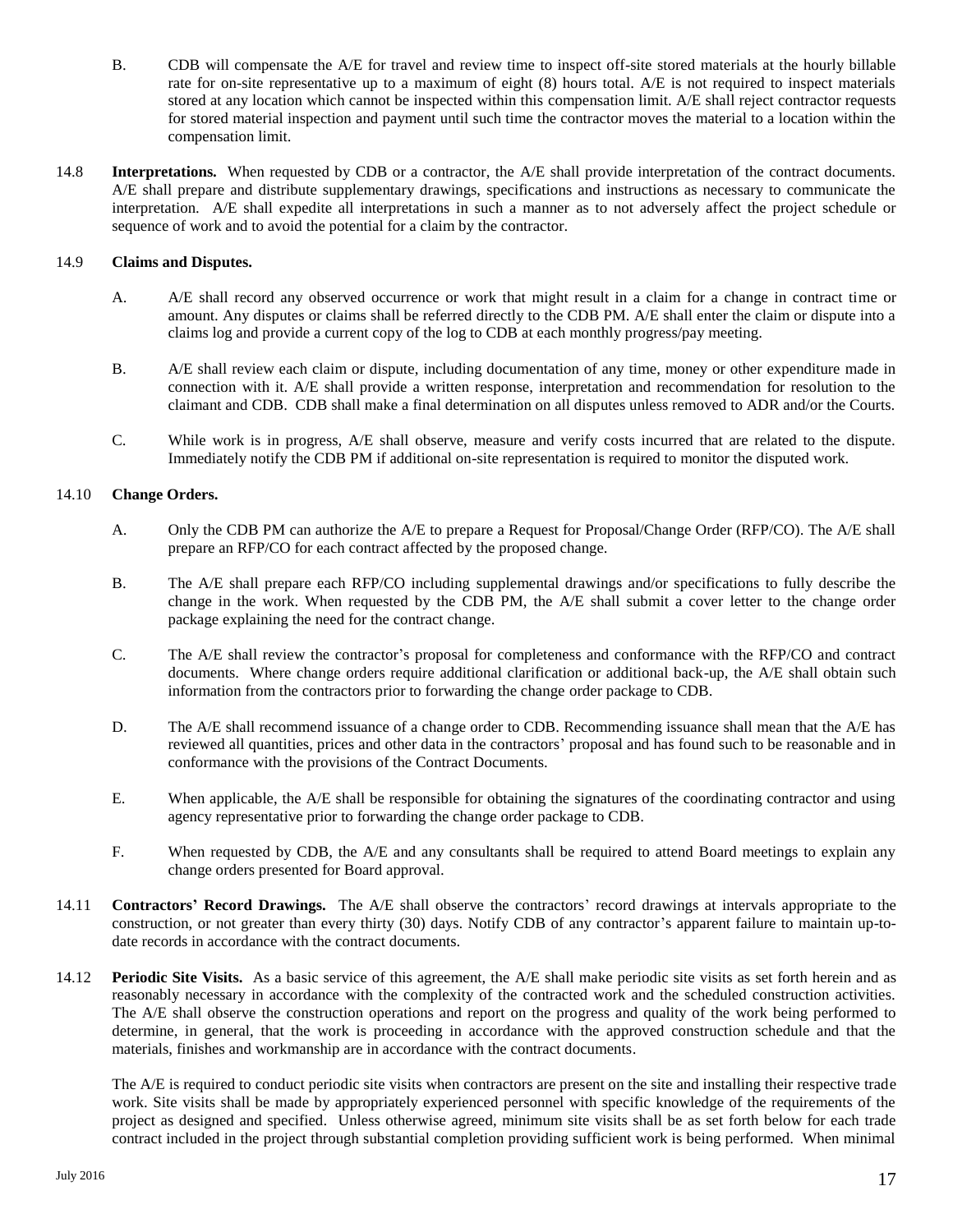work is being performed, the A/E may make one all-inclusive project site visit in addition to the services provided in Article 14.1 B.

| <b>Fee Group</b> | <b>Combined</b><br>Work | <b>General</b> | <b>Combined MEP Work</b> |
|------------------|-------------------------|----------------|--------------------------|
| $1$ (R or N)     | 2 visits/month          |                | 4 visits/month           |
| 2(RorN)          | 2 visits/month          |                | 2/visits/month           |
| 3(RorN)          | 1 visit/month           |                | 1/visit/month            |

- A. Combined General Work shall include demolition, civil and structural work. Combined MEP Work shall include mechanical, electrical, and plumbing systems work including, derivative specialty systems such as temperature control, building automation, fire alarm etc.
- B. Payment and Pay/Progress meetings are a basic service and are not compensable as a reimbursement expense, but are permissible in fulfilling the requirements of Article 14.12 providing:
	- 1. Contractors are present on site and installing their respective trade work.
	- 2. Observation is provided by appropriately experienced personnel with specific knowledge of the requirements of the project.
	- 3. Observation reports are filed in accordance with Article 14.14.
- C. CDB shall be notified immediately if, in the A/E's opinion, the materials, finishes and/or workmanship does not conform to the contract documents, requires special inspection or testing (beyond the specified requirements), or has been disapproved or rejected by the A/E.
- D. The A/E and the contractor shall be liable for the replacement and/or any damages incurred as a result of knowingly permitting non-specified material, or otherwise non-conforming work to be incorporated into the project.

#### 14.13 **On-Site Representative.**

- A. When included in the agreement as a reimbursable service expense, the A/E may provide one or more representatives on-site to facilitate the progress of the project and report on special conditions and critical installations as delineated herein. The duties of the on-site representative are exclusive of Article 14.12 and are limited to:
	- 1. Observe installation of critical systems or components as set forth in Article 15.
	- 2. Observe and verify installed quantities of material specified in the project as an allowance.
	- 3. Observe specified field tests and CDB approved special testing recommended by A/E as a result of observations provided in Article 14.13.
	- 4. When specifically requested by CDB, or by a contractor with CDB concurrence, provide field clarification of document interpretations issued in accordance with Article 14.8.
	- 5. Observe, measure and verify costs incurred by contractors related to any disputes or claims.
	- 6. Prior to commencing the construction phase, A/E shall submit the name, resume', and DWE for each proposed on-site representative to the CDB PM for approval. CDB shall provide written acceptance or rejection of each person proposed.

#### 14.14 **Observation Reports.**

A. A written report shall be submitted to the CDB PM for each site visit made under basic services and each on-site representative's visit. Each report shall be clearly identified as being provided as either a periodic site visit (14.12), or as an on-site representative site visit (14.13). Reports shall be submitted in a timely manner as the construction activity dictates. In no case shall submission interval exceed seven (7) days from the date of the site visit. CDB shall not provide any reimbursement for on-site representative visits without an observation report.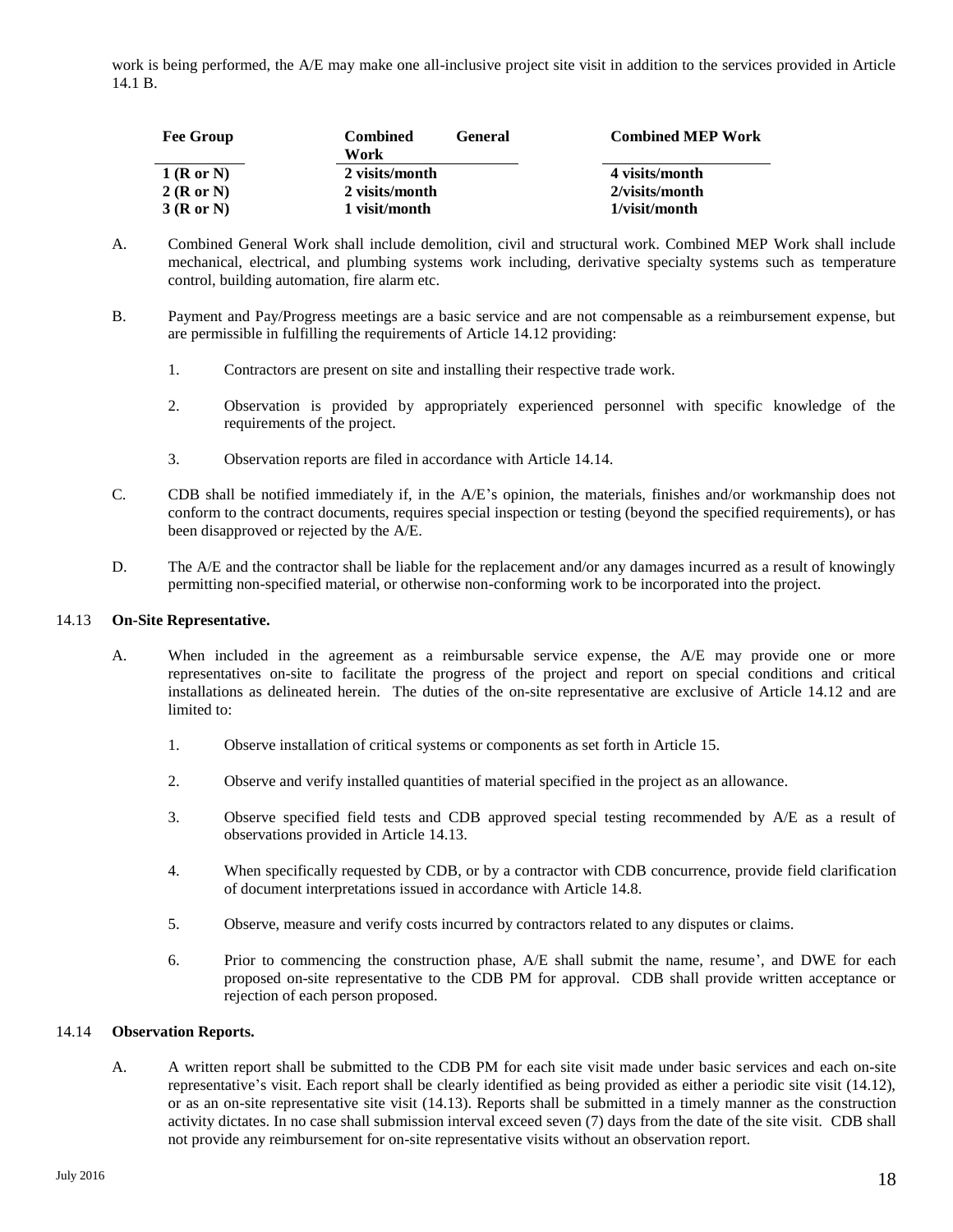- B. CDB may withhold a portion of the construction phase fee if the A/E fails to provide observation reports as set forth herein.
- <span id="page-20-0"></span>C. When directed by the CDB PM, the A/E shall provide copies of reports to the coordinating contractor, assigned contractors and using agency representatives.

## **ARTICLE 15 COMMISSIONING**

- 15.1 A/E shall specify all tests required for all systems, equipment and devices to be tested. Specify testing procedures as appropriate. A/E shall witness tests, review and evaluate test reports and notify CDB promptly of any deficiencies. A copy of all test results shall be provided to CDB and the Using Agency.
- 15.2 A/E shall advise the CDB PM and using agency regarding on-site representation for observing specific work critical to the success of the project. A/E shall compile a list of work they have determined to be critical and submit it for CDB and using agency review at the 100% completion stage of design. The submittal shall include justification of the need for on-site representation, the A/E staff responsible for observing the work and an estimate of the duration/frequency of the observation with the resulting cost and overall impact on the on-site representation budget as indicated in Appendix A.
- 15.3 CDB, A/E and using agency will reach consensus regarding the submitted critical work list and advise the awarded contractors of the list at the Pre-Construction Meeting so that the A/E can be sufficiently notified and make arrangements for on-site representation.
- 15.4 A/E shall attest that each contractor, as required by the contract documents, perform a thorough and systematic performance test and start-up of their respective work. Each general, mechanical, electrical and fire suppression element and the total system shall be tested in the presence of the A/E, all appropriate consultants, and the using agency prior to substantial completion of the project. When requested, and if not previously provided in the contract documents, the A/E shall provide the contractor with all design criteria and system design/operation concepts to facilitate performance testing and start-up.
- 15.5 The A/E shall provide a report to CDB and the using agency that they have observed the performance testing and start-up process, and that each contractor has demonstrated that all systems comply with the requirements of the contract documents. The report shall include any changes and/or reconfiguration which may have occurred during the performance testing and start-up process.
- 15.6 The A/E shall attest that each contractor required by the contract documents provide the specified training of the using agency's designated personnel prior to substantial completion. The A/E shall attend the training sessions to observe and provide any input into the operation and maintenance of the systems as designed.

## **ARTICLE 16 PROJECT CLOSEOUT PHASE**

- 16.1 **General.** The A/E shall be responsible for certifying the completion of all contracts.
- 16.2 **Notification and Preliminary Inspection.** The contractor shall provide written notification to the A/E that the work, or a designated portion thereof, is substantially complete. This notification shall include a list of any incomplete items. The A/E shall then make a preliminary inspection of the work and preliminary punch list. If A/E is in agreement with the contractor, notify the CDB PM that a substantial completion inspection meeting is warranted.

<span id="page-20-1"></span>The A/E shall prepare the certificate of substantial completion with the completed punch list and forward the package to the coordinating contractor and each assigned contractor.

- 16.3 **Guarantees, Warranties and Bonds.** At substantial completion, the A/E shall obtain from the contractors and assemble all guarantees, warranties, maintenance data and bonds. Check for coverage, start date and duration in accordance with the contract documents before forwarding to the using agency. The A/E shall obtain and deliver to the CDB PM a signed receipt for all materials turned-over to the using agency.
	- A. The A/E shall obtain from each contractor a final list of all suppliers and subcontractors with complete names, addresses and telephone numbers of persons to be contacted for service and/or replacement of materials and equipment.
- 16.4 **Materials and Equipment.** The A/E shall confirm that all extra materials and equipment specified in the contract documents which are the property of CDB are properly identified, delivered and stored as specified. A/E shall obtain and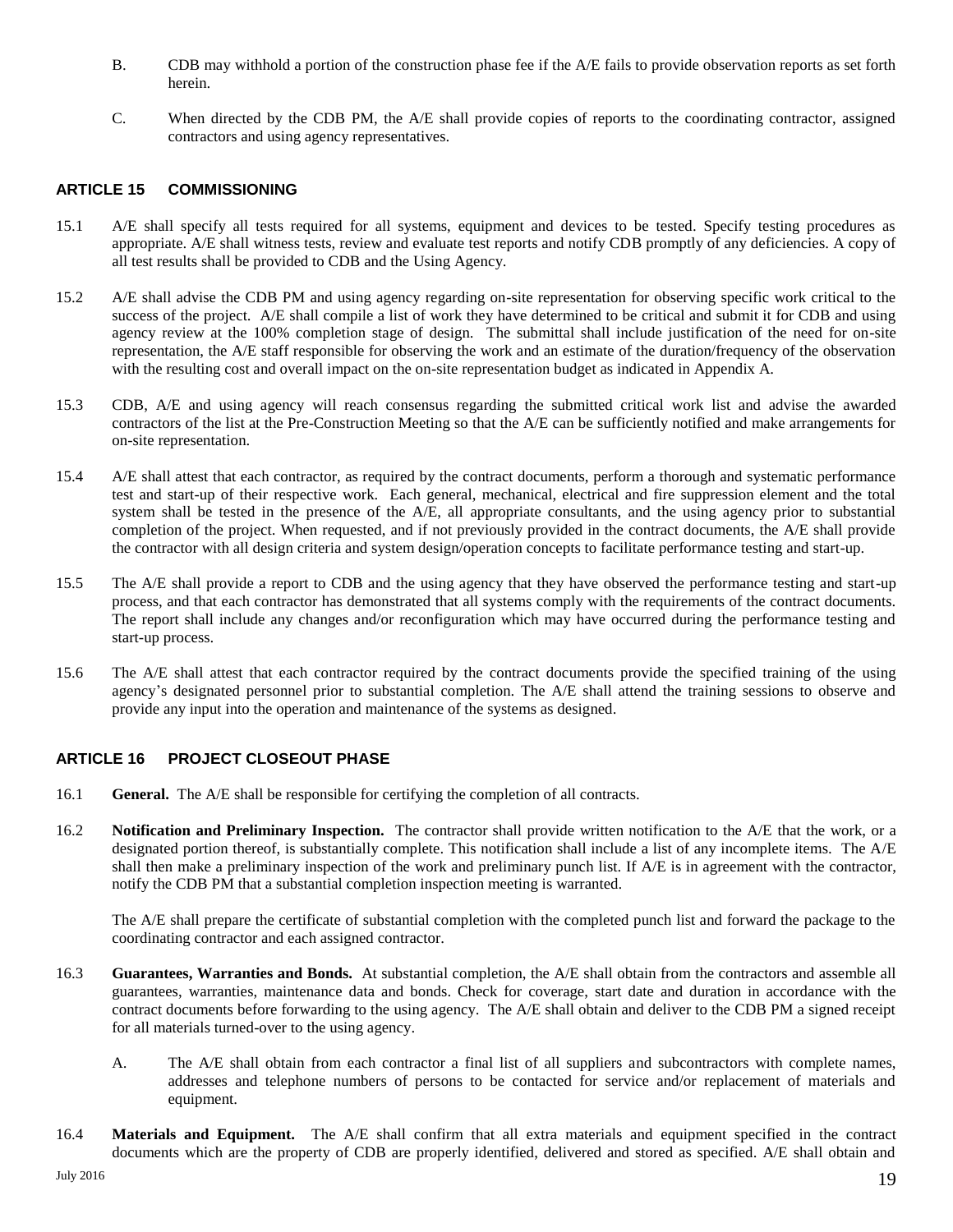transmit signed receipts of such deliveries by the contractor to the authorized agency or the using agency accepting the delivery. Proper identification shall include the CDB project number, project specification number, description of the item and its purpose for use, name, address and phone number of the contractor that provided the item.

- 16.5 **Notification and Final Inspection.** Upon contractor notification, the A/E shall make an inspection of the completed work. If the A/E is in agreement with the contractor that all of its work is complete, the A/E shall notify the CDB PM that a final acceptance meeting is warranted.
	- A. When the work is confirmed as finally accepted by the A/E and CDB, the A/E shall prepare and issue a Certificate of Final Acceptance to each contractor.
	- B. The A/E shall expedite the closeout and final payment for each contractor as they complete their contractual obligations.
- 16.6 **Contractor Final Payment.** A/E shall process and certify final payment including retention only after all items of the contract are completed. A/E shall ensure that the final pay request package is complete in accord with the contract prior to forwarding to CDB.
	- A. A/E shall obtain from the contractor all releases, waivers of lien, and the contractor's final declaration form (CDB Form CFD).
	- B. A/E shall reconcile all waivers and provide a statement of final accounting to CDB when the final waivers are not for the full amount of the subcontract.
	- C. The A/E shall complete a Contractor's Performance Evaluation (CPE) and forward this along with the contractor's final pay request to CDB.
	- D. The A/E shall acknowledge receipt of the contractor's record drawings on the contractor's final closeout package (CFCP) form. This form shall be used as a checklist of the required documentation for closeout and it shall be transmitted with the contractor's final pay request to the CDB PM.
- 16.7 **Nine Month Inspection.** CDB will notify the A/E, who shall make arrangements with the using agency for an inspection of the contracted work nine months after substantial completion of the project. The A/E shall provide a written report of the inspection to CDB and the using agency within seven (7) calendar days. CDB shall notify affected contractor of any corrective action noted in the report.

## 16.8 **A/E Closeout.**

- A. Prior to CDB processing A/E's final payment, A/E shall submit to CDB two sets of revised contract documents labeled "Record Construction Drawings," which show all changes reported by the contractor(s), and all changes made by change orders, addenda, and clarifications made by the A/E during construction. Documents shall be submitted in electronic format. One blackline paper copy may also be submitted for use by the Using Agency's onsite personnel. Verify requirement with the CDB PM.
	- 1. A/E shall provide a statement on the cover sheet certifying the following: "With this seal, we do hereby certify that no asbestos-containing materials were specified or approved for the construction identified within these documents."
	- 2. For asbestos abatement projects and other projects that included asbestos abatement, the A/E shall complete an Asbestos Abatement Project Summary Report and forward it to the CDB PM. The report format can be found in the Appendix 5 of the Design and Construction Manual – "Project Manual Workbook for Asbestos, Lead, UST and PCB".
- B. A/E final payment is dependent upon final resolution of any fee adjustments required of CDB and/or required by the agreement.
- C. A/E shall submit final payment under letterhead cover addressed to the CDB PM. Cover letter shall indicate that A/E takes no exception to CDB de-obligating un-used reimbursement funds without written modification duly executed by the contracting parties to the value indicated on line 11.K. (Do not pay line) of the Invoice-Voucher Form. A/E shall indicate specific amounts waived in line items B. (Additional Services), E. (On-Site Representative Compensation), and F. (Reimbursable Expenses) as applicable.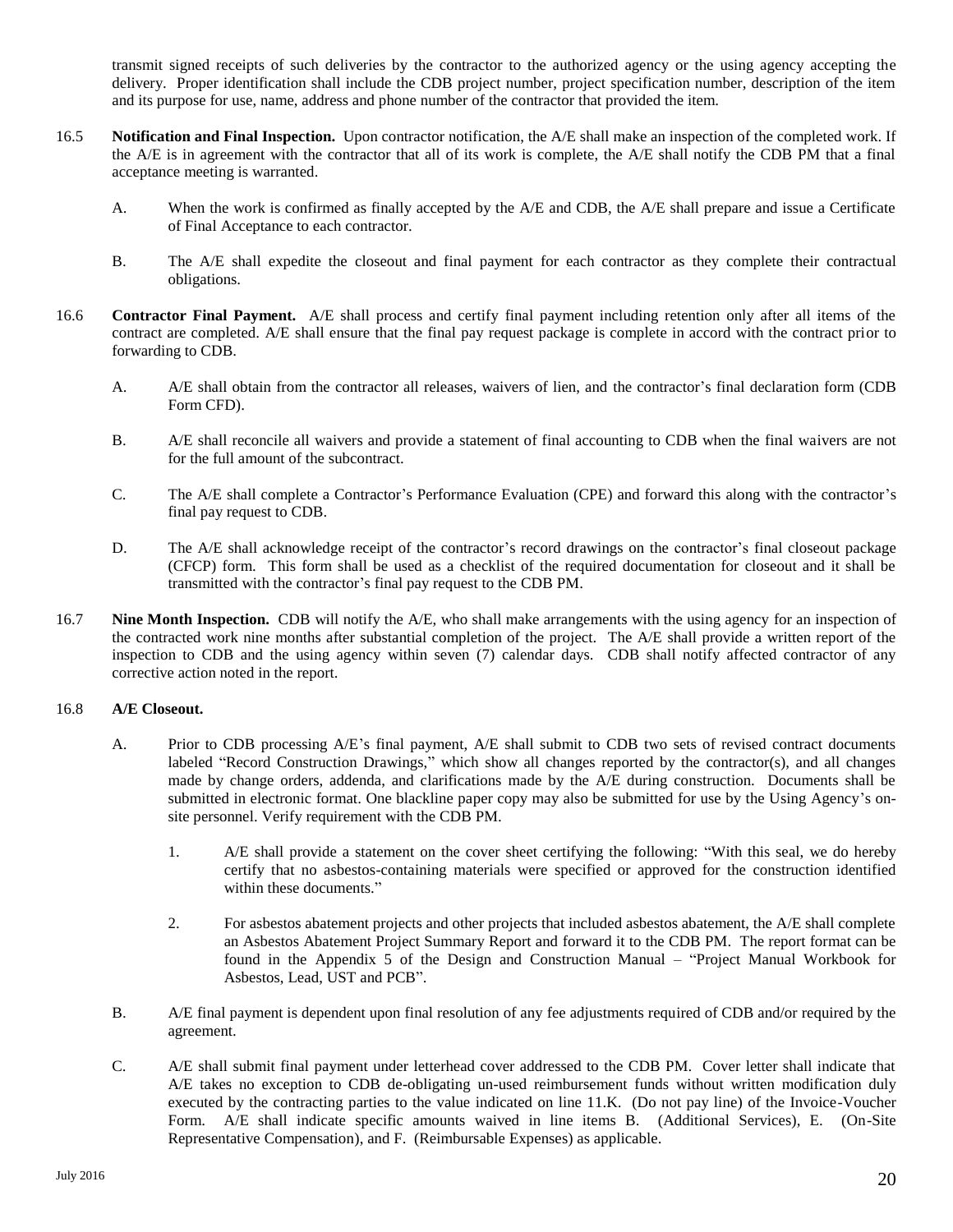## <span id="page-22-0"></span>**ARTICLE 17 CDB DESIGN DISCLOSURES AND CERTIFICATIONS**

**LEGAL ABILITY TO CONTRACT:** A/E certifies it is under no legal prohibition on contracting with the State of Illinois, has no known conflicts of interest and further specifically certifies that:

- 17.1 **IDPR Filing.** The A/E certifies the firm has complied with the necessary filing requirements of the Illinois Department of Professional Regulation, both individually and as a corporation or partnership.
- 17.2 **SOS Filing.** The A/E certifies the firm to be in good standing with the Illinois Secretary of State.
- 17.3 **Conformance with QBS Act.** The parties to this Agreement hereby certify that this Agreement is made in conformance with the Architectural, Engineering and Land Surveying Qualifications Based Selection Act (30 ILCS 535/1 et seq.) and further agree that additional selections relevant to this Agreement and subject to that Act shall also be in compliance.
- 17.4 **Solicitation of State Employees.** The A/E and consultant(s) shall notify CDB's Ethics Officer if it solicits or intends to solicit for employment any of CDB's employees during any part of the procurement process or during the term of the contract.
- 17.5 **A/E Disclosure.** The A/E shall provide CDB copies the A/E's completed and signed CDB Certifications, and the A/E's completed and signed CDB Disclosure Forms when submitting the signed contract. The Disclosures and Certification forms shall be submitted to CDB electronically as separate PDF documents.
- 17.6 **Consultant Disclosure.** The A/E shall submit on the attached Appendix B the names and CDB issued identification (ID) numbers (prequalification ID number or registration ID number) of all consultants. For all first tier consultants with a subcontract value greater than \$50,000 to be utilized by the A/E in the performance of this contract and any lower tier consultant with a subcontract value greater than \$50,000 and where the A/E retains the right to approve and/or make payments for work, the A/E shall provide CDB copies of the consultants' completed and signed CDB Certifications, and the consultants' completed and signed CDB Disclosure Forms within twenty (20) days of execution of this contract or of the subcontract, whichever is later. Each of the two documents shall be submitted to CDB electronically as separate PDF documents. The subcontract shall include reference for compliance with Illinois Procurement Code 30 ILCS 500/20-120. The A/E shall promptly notify CDB in writing of any additional or substitute consultants meeting the above criteria hired during the term of this contract (names, addresses, expected contract amount and CDB ID nos.). No work can be performed by these subcontractors until the Certifications and Disclosure documents have been reviewed and approved by the State Purchasing Officer.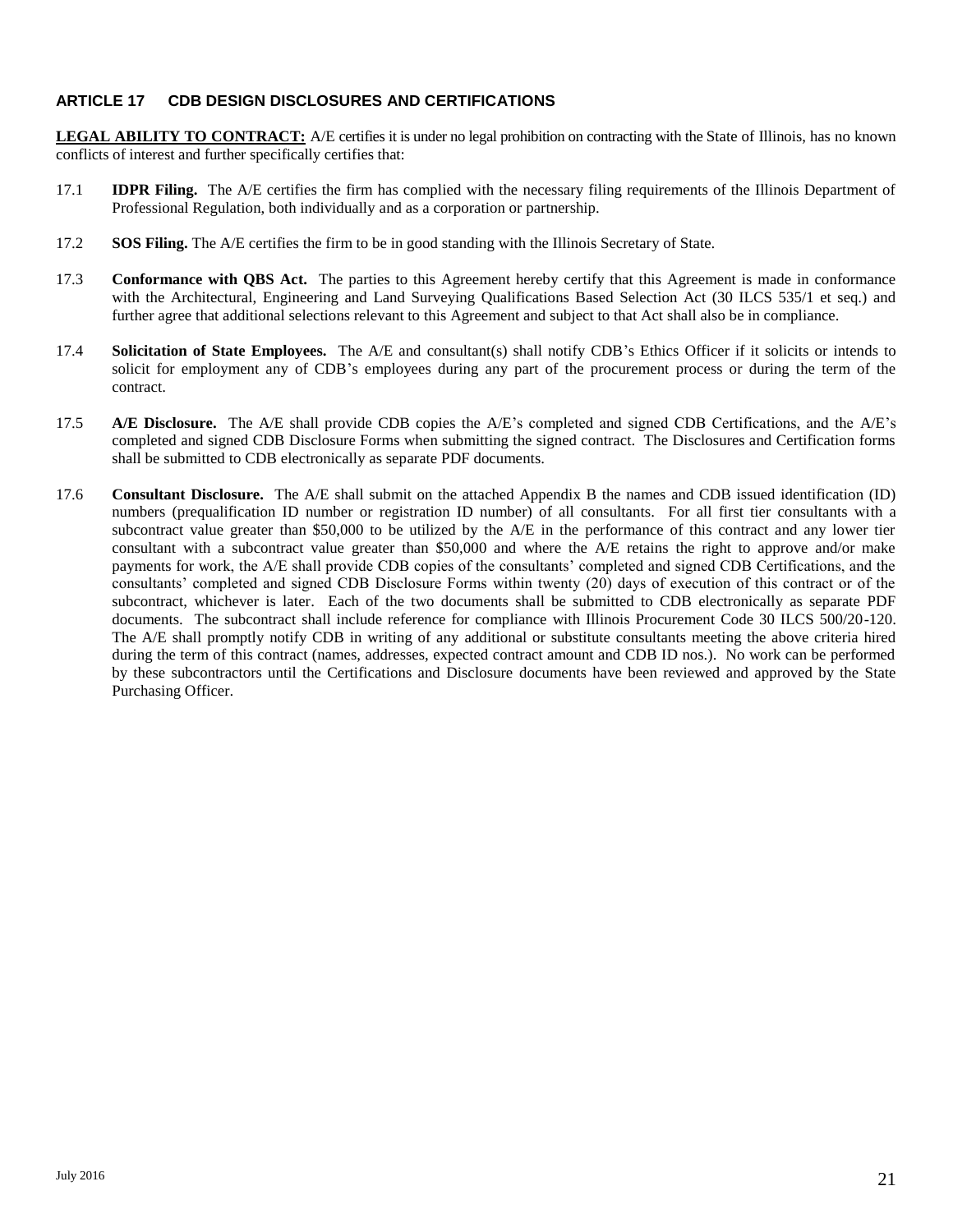- 17.7 **Endorsements**. This Agreement may be executed in any number of counterparts, each of which may be deemed an original. The following documents and attachments are included in this Agreement:
	- A. Documents:
		- 1. Design and Construction Manual dated March 2009
		- 2. Supplement to Design and Construction Manual dated January 2013
		- 3. Standard Documents for Construction dated March 2009
	- B. Attachments:
		- 1. Appendix A Compensation Rates & Schedule
		- 2. Appendix B Consultants
		- 3. Appendix C Standard Certifications
		- 4. Appendix D Standard Disclosures
		- 5. Project Scope/Program Statement

This Agreement, together with the above attachments, constitutes the entire Agreement between the two parties superseding all previous understandings and agreements with respect to this project. Except as provided herein, this Agreement may be amended only by a written instrument signed by both parties.

In Witness Whereof, this Agreement has been duly made by the parties on the date last signed below.

| <b>Firm Name:</b> |       | <b>Using Agency:</b>                   |  |  |
|-------------------|-------|----------------------------------------|--|--|
| By:               |       | BY:                                    |  |  |
| Printed<br>Name:  |       | Using Agency Authorized Representative |  |  |
|                   |       | Printed                                |  |  |
| Title:            | Date: | Name                                   |  |  |
| ATTEST:           |       |                                        |  |  |
|                   |       | Capital Development Board:             |  |  |
|                   |       | BY:                                    |  |  |
|                   |       | <b>Executive Director</b><br>Date      |  |  |
|                   |       | Printed                                |  |  |
|                   |       | Name<br>Jodi Golden                    |  |  |
|                   |       | Project Number:                        |  |  |
|                   |       | <b>Contract Number:</b>                |  |  |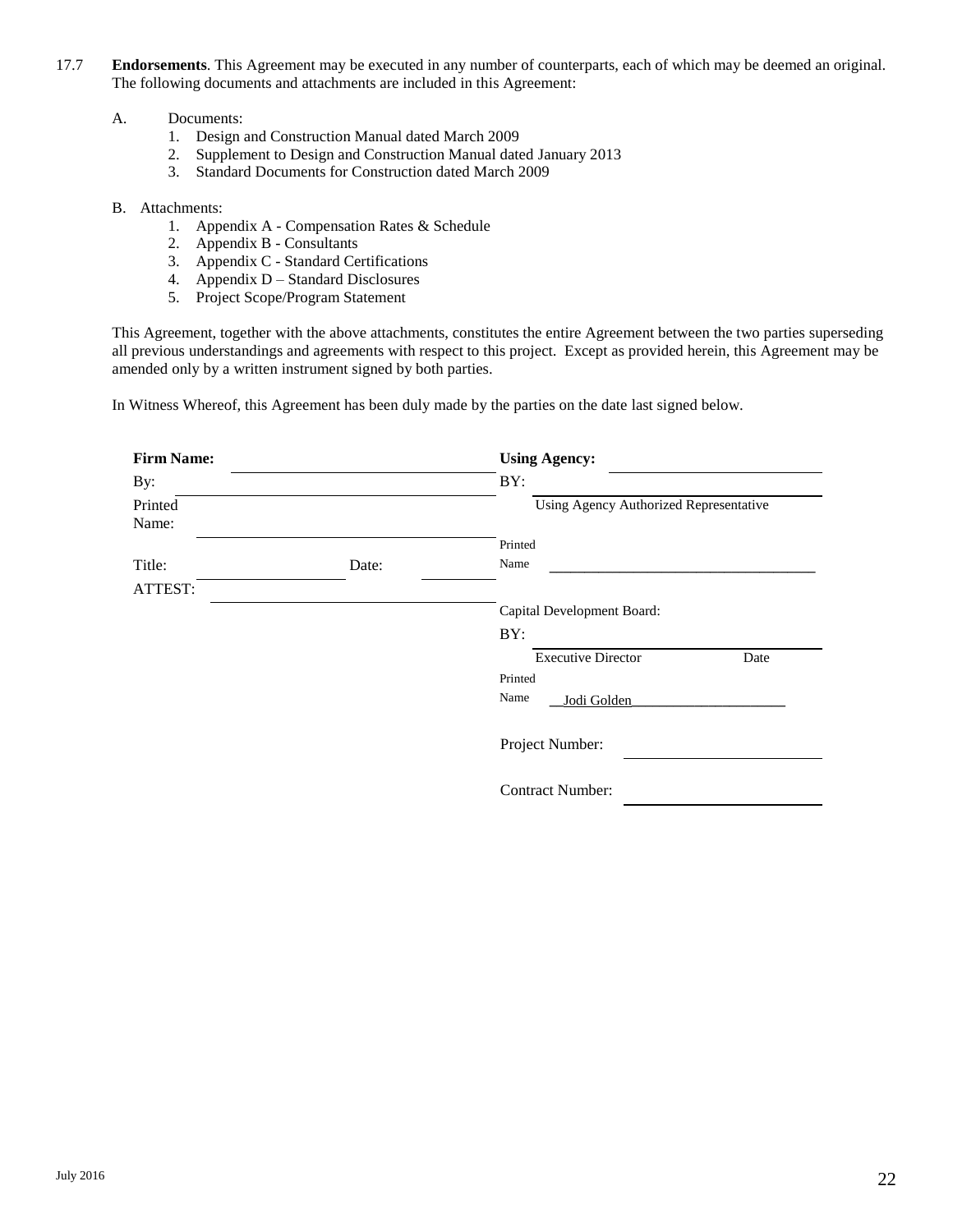## **TAXPAYER IDENTIFICATION NUMBER**

I certify that:

- 1. The number shown on this form is my correct taxpayer identification number (or I am waiting for a number to be issued to me), and
- 2. I am not subject to backup withholding because: (a) I am exempt from backup withholding, or (b) I have not been notified by the Internal Revenue Service (IRS) that I am subject to backup withholding as a result of a failure to report all interest or dividends, or (c) the IRS has notified me that I am no longer subject to backup withholding, and
- 3. I am a U.S. person (including a U.S. resident alien).
	- *If you are an individual, enter your name and SSN as it appears on your Social Security Card.*
	- *If you are a sole proprietor, enter the owner's name on the name line followed by the name of the business and the owner's SSN or EIN.*
	- *If you are a single-member LLC that is disregarded as an entity separate from its owner, enter the owner's name on the name line and the d/b/a on the business name line and enter the owner's SSN or EIN.*
	- *If the LLC is a corporation or partnership, enter the entity's business name and EIN and for corporations, attach IRS acceptance letter (CP261 or CP277).*
	- *For all other entities, enter the name of the entity as used to apply for the entity's EIN and the EIN.*

| Name:                                                                                                                                                         |                                                                                                                                                                                                                                          |
|---------------------------------------------------------------------------------------------------------------------------------------------------------------|------------------------------------------------------------------------------------------------------------------------------------------------------------------------------------------------------------------------------------------|
|                                                                                                                                                               | <b>Business Name:</b> <u>Contract Communications</u> and the contract of the contract of the contract of the contract of the contract of the contract of the contract of the contract of the contract of the contract of the contract of |
| <b>Taxpayer Identification Number:</b><br>or                                                                                                                  | Social Security Number <u>Communications</u> Construction and Construction Construction and Construction Construction                                                                                                                    |
| Legal Status (check one):                                                                                                                                     |                                                                                                                                                                                                                                          |
| Individual                                                                                                                                                    | Governmental                                                                                                                                                                                                                             |
| Sole Proprietor                                                                                                                                               | Nonresident alien                                                                                                                                                                                                                        |
| Partnership                                                                                                                                                   | Estate or trust                                                                                                                                                                                                                          |
| Legal Services Corporation                                                                                                                                    | Pharmacy (Non-Corp.)                                                                                                                                                                                                                     |
| Tax-exempt                                                                                                                                                    | Pharmacy/Funeral Home/Cemetery (Corp.)                                                                                                                                                                                                   |
| Corporation providing or billing<br>medical and/or health care services<br>$\Box$ Corporation NOT providing or billing<br>medical and/or health care services | Limited Liability Company (select applicable tax classification)<br>$\Box$ D - disregarded entity<br>$\exists$ C - corporation<br>P - partnership                                                                                        |
| Signature:                                                                                                                                                    | Date:                                                                                                                                                                                                                                    |